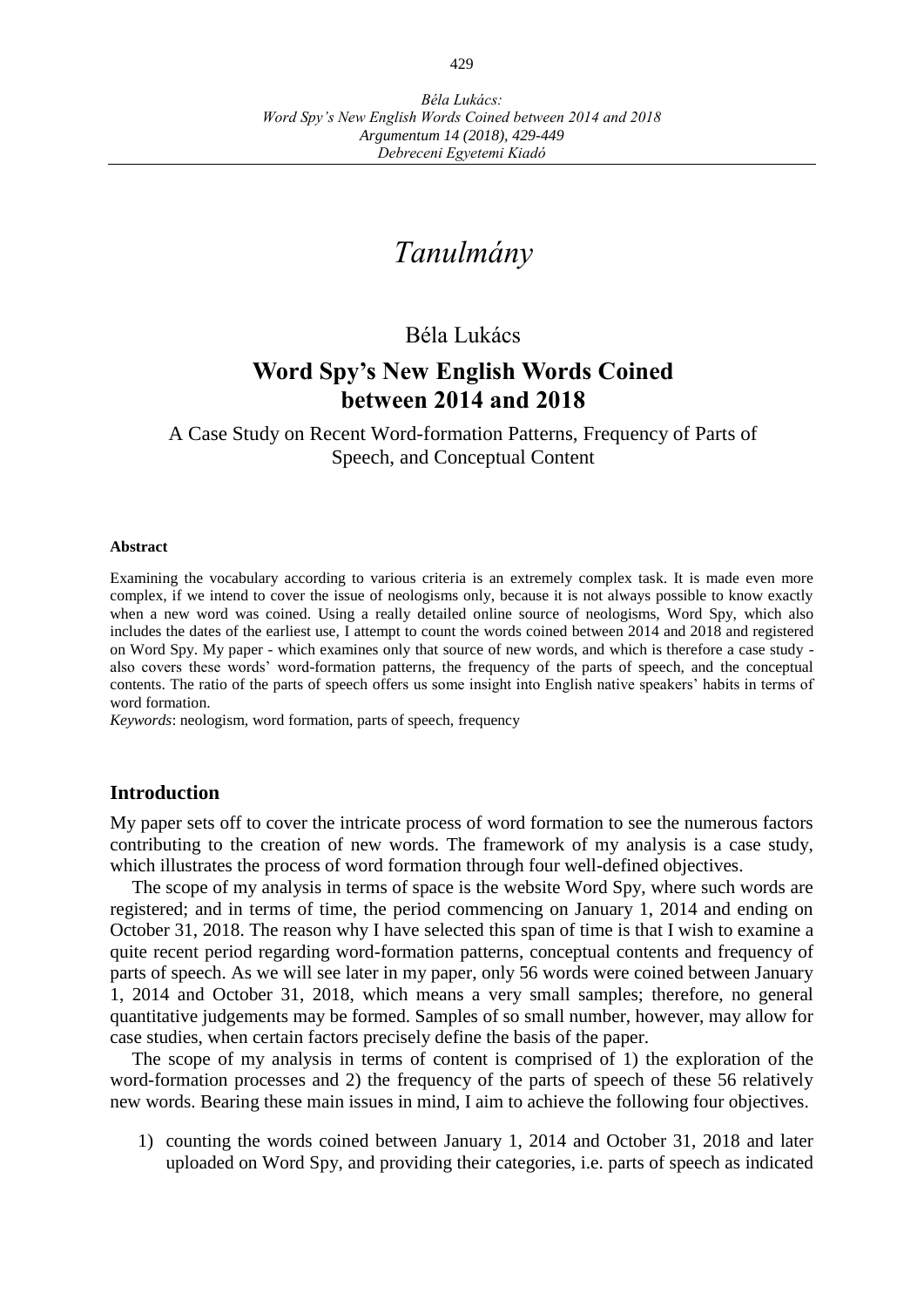on Word Spy, ways of word formation, and the dates of their earliest use (performed in Section 1);

- 2) exploring the frequency of the parts of speech of the new words. Such distribution may facilitate the judgement of word-forming habits/tendencies defined by my scopes of space and time (completed in Section 2);
- 3) preparing a frequency list of the types of word formation, which may also help us in forming our judgement of word-forming habits (I address this issue in Section 3);
- 4) creating a table of the conceptual content of the new words, on the basis of which we may have an overall insight about the issues prompting language users to coin new words between January 1, 2014 and October 31, 2018 (the topic of Section 4).

Word Spy is comprised of newly coined words coming from miscellaneous topics, and each new word is filed under at least one conceptual content on this website. Therefore, the vocabulary analysed in my paper is heterogeneous in terms of content.

Such contents refer to rapidly developing fields of various branches of science, industry, medicine, etc. New items enter our life, which have to be named as Kadoch (2013: 13) explains, referring to Ayto (2007: 1), when he writes: "*Every year that passes throws up new ideas, experiences, and inventions for which no name has hitherto existed, and since names are indispensable cogs in the machinery of communication, our natural human propensity for coining them soon plugs most gaps."*

At this point, we need to adopt a definition of neologism that we bear in mind throughout this paper. As Wei and Wenyu suggest, "*There is no common definition for neologism among linguistics. It can be defined as "those derivatives that were newly coined in a given period "(Plag,2000). However, a neologism does not only refer to a newly-created word but an old word with new meaning. The flux of words happens under certain contexts, such as the introduction of new ideas, new inventions, and new phenomena and so forth* (Wei and Wenyu 2014: 24)"*.* Since my paper covers a precisely defined period of time and investigates some such old words with modified meaning, e.g. *sea-lion,* I find that Plag's and Wei-Wenyu's interpretations of neologisms are fit for the purposes of my paper.

Minya (2009) classifies Hungarian neologisms according to similar criteria I have referred to. His criteria are the following: 1) intention; 2) purpose of creation; 3) form of communication; 4) conceptual content; 5) way of creation; 6) part of speech.<sup>1</sup> Being concerned with mainly the morphological and syntactical aspects of recent English neologisms, the present study employs only four of these criteria as the basis of examining the newly coined words: conceptual content, way of creation, part of speech, and some mention will be made of their purpose of creation in the conclusion.

The contents of the above three paragraphs create the linguistic framework for my paper. This framework applies to the 56 words I analyse in my paper, because all of them must have been created to fit some need in life – in other words, as the language users' reaction to the reality they have experienced; in other words, changes in vocabulary are good indicators of various linguistic, political, social, etc. phenomena in the case of the language being examined (Minya 2009).

 $\overline{a}$ 

<sup>1</sup> "*1. a szándékoltság szerint, 2. a létrejöttük célja szerint, 3. a kommunikáció formája szerint, 4. fogalmi tartalmuk szerint, 5. a létrejöttük módja szerint, 6. szófajuk szerint.*" (Minya 2009)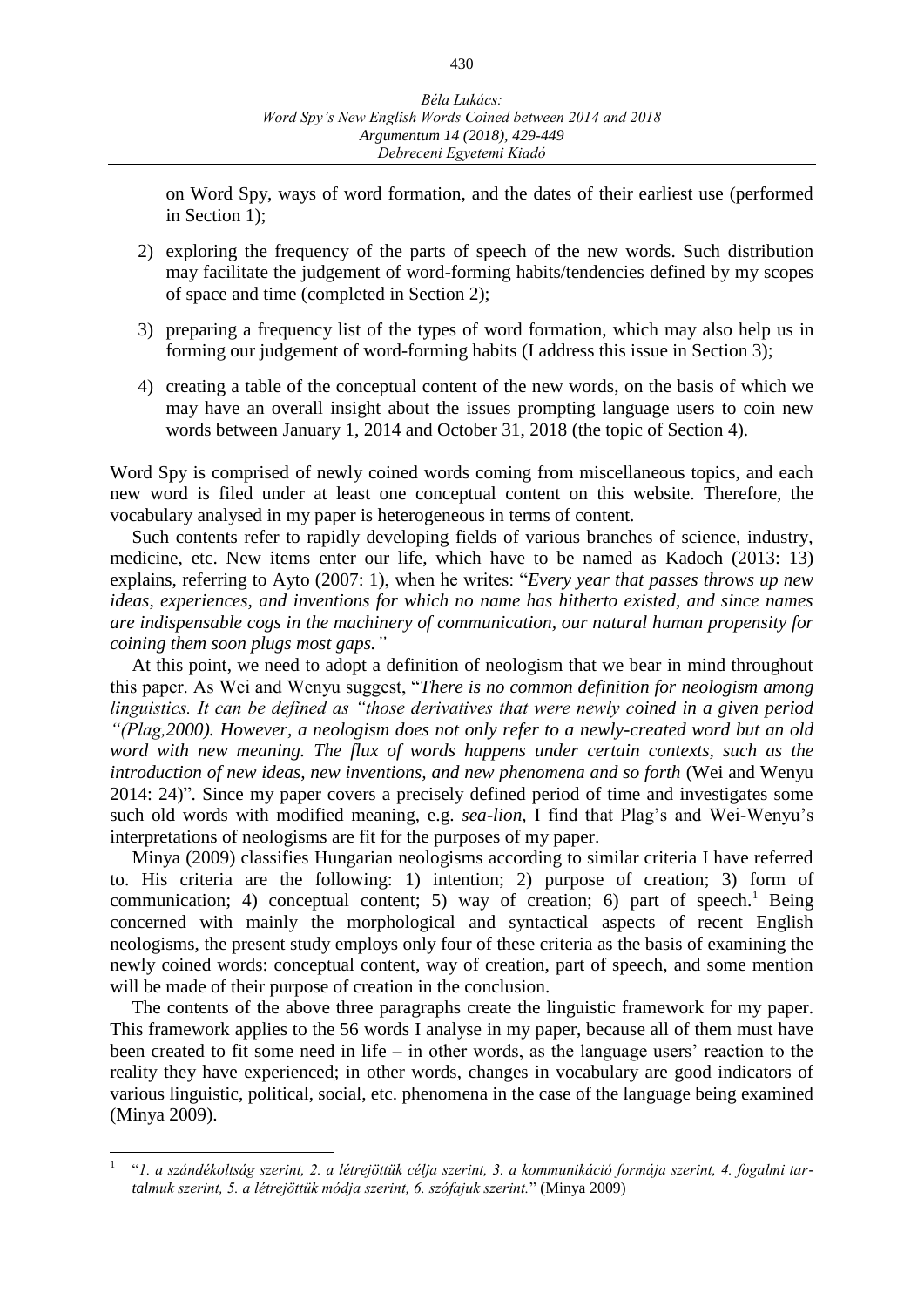## **1 Counting the words coined between January 1, 2014 and October 31, 2018 and later uploaded on Word Spy**

Dividing the words coined between January 1, 2014 and October 31, 2018 and later uploaded on Word Spy into parts of speech demanded an up-to-date and large online source. Therefore, I chose a valuable online resource, Word Spy, a website on which we can check the newly uploaded words and their meanings, etymologies, contexts, etc. New words can be searched by alphabetical order, date of uploading, and by categories. The words in Table 1 are from that site.

My method was as follows: I started collecting the newly coined words starting from January 2014, and went on month by month. During this manual process, the date of uploading was my clue for searching, because I assumed that the first newly coined words would appear first in January 2014. Table 1 includes only the earliest attestations, not the dates of uploading.

Table 1 shows all the 56 words uploaded on Word Spy. We can also see the parts of speech, a detailed list of types of word formation, and the final column marks the earliest attestations<sup>2</sup> taken from Word Spy. Searching these new words on Word Spy was carried out on November 3, 2018.

| No. | Words                           | <b>Categories</b><br>as Seen on<br><b>Word Spy</b> | <b>Morphological Phenomena</b><br>(Types of Word Formation <sup>3</sup> ),<br>on the Basis of The<br><b>Etymological Data of Word</b><br><b>Spy</b> | <b>Earliest</b><br><b>Attestations</b><br><b>Indicated on</b><br><b>Word Spy</b> |
|-----|---------------------------------|----------------------------------------------------|-----------------------------------------------------------------------------------------------------------------------------------------------------|----------------------------------------------------------------------------------|
| 1.  | sneckdown                       | noun                                               | Blending (adjective $+$ noun)                                                                                                                       | January 1, 2014                                                                  |
| 2.  | vortex-proof                    | adjective                                          | Compounding (noun $+$<br>adjective)                                                                                                                 | <b>January 6, 2014</b>                                                           |
| 3.  | silent traveler                 | noun                                               | Compounding (adjective $+$<br>noun)                                                                                                                 | <b>January 6, 2014</b>                                                           |
| 4.  | track-a-holism                  | noun                                               | Derivation (verb + suffix)                                                                                                                          | January 9, 2014                                                                  |
| 5.  | narcisstick                     | noun                                               | Blending (adjective $+$ noun)                                                                                                                       | January 11, 2014                                                                 |
| 6.  | check box<br>fiction            | noun                                               | Compounding $(noun + noun)$                                                                                                                         | <b>January 28, 2014</b>                                                          |
| 7.  | drought<br>shaming              | noun                                               | Compounding $(noun + noun)$                                                                                                                         | February 14,<br>2014                                                             |
| 8.  | personal<br>protection<br>drone | noun                                               | Compounding (adjective $+$<br>$noun + noun)$                                                                                                        | February 26,<br>2014                                                             |
| 9.  | infinity<br>machine             | noun                                               | Compounding $(noun + noun)$                                                                                                                         | March 6, 2014                                                                    |
| 10. | pollen vortex                   | noun                                               | Compounding $(noun + noun)$                                                                                                                         | March 18, 2014                                                                   |

When we examine the dates of the earliest use, we must be aware of the potential that the sense of newly coined words usually becomes widespread long after the attestation, as Cook (2010: 100) also writes: "[…] the date of the earliest known usage of a word sense, which could be much earlier than the widespread use of that sense."

 $\overline{a}$ 

<sup>3</sup> Throughout my paper, I use O'Grady's terminology (O'Grady 2007: 137–154)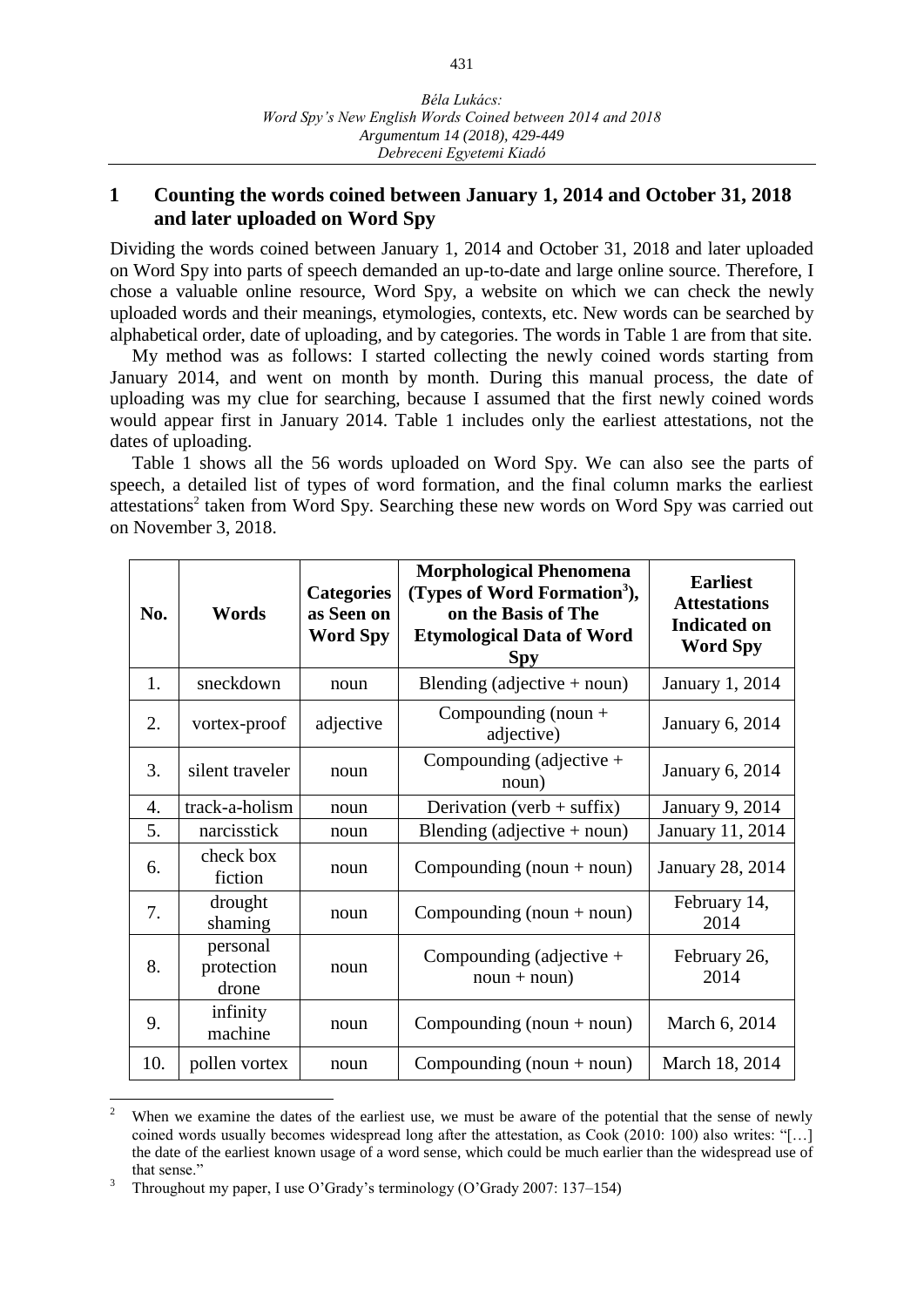| 11. | egotarian                | adjective             | Derivation (noun + suffix)                               | March 18, 2014        |
|-----|--------------------------|-----------------------|----------------------------------------------------------|-----------------------|
| 12. | connectivity<br>aircraft | noun                  | Compounding $(noun + noun)$                              | March 27, 2014        |
| 13. | fauxsumerism             | noun                  | Blending (adjective $+$ noun)                            | April 2, 2014         |
| 14. | hearable                 | noun                  | Derivation (verb + suffix)                               | April 3, 2014         |
| 15. | dronie                   | noun                  | Blending (noun + noun)                                   | April 15, 2014        |
| 16. | nearable                 | noun                  | Derivation (verb + suffix)                               | April 17, 2014        |
| 17. | datakinesis              | noun                  | Compounding $(noun + noun)$                              | May 7, 2014           |
| 18. | whaling                  | present<br>participle | Derivation (noun + suffix)                               | May 24, 2014          |
| 19. | hedge city               | noun                  | Compounding $(noun + noun)$                              | May 26, 2014          |
| 20. | insomnia<br>identity     | noun                  | Compounding $(noun + noun)$                              | May 28, 2014          |
| 21. | reducetarian             | noun                  | Derivation (verb + suffix)                               | June 13, 2014         |
| 22. | nanodegree               | noun                  | Derivation (prefix $+$ noun)                             | June 16, 2014         |
| 23. | pay-as-you-<br>app       | noun                  | Compounding (verb $+$<br>$conjunction + pronoun + verb)$ | June 24, 2014         |
| 24. | <b>IRB</b><br>laundering | present<br>participle | Compounding (initialism $+$<br>noun/verb)                | June 29, 2014         |
| 25. | jerktech                 | noun                  | Compounding (adjective/noun<br>+ shortened noun)         | July 3, 2014          |
| 26. | chumbox                  | noun                  | Compounding $(noun + noun)$                              | July 11, 2014         |
| 27. | Ebolaphobia              | noun                  | Derivation (noun + suffix)                               | July 31, 2014         |
| 28. | breastsleeping           | noun                  | Blending (noun + noun)                                   | August 1, 2014        |
| 29. | thumbstopper             | noun                  | Compounding $(noun + noun)$                              | August 2, 2014        |
| 30. | Ebolanoia                | noun                  | Blending (noun + noun)                                   | August 3, 2014        |
| 31. | subway desert            | noun                  | Compounding $(noun + noun)$                              | August 21, 2014       |
| 32. | sea-lion                 | verb                  | Conversion                                               | September 21,<br>2014 |
| 33. | big nudging              | noun                  | Blending (adjective $+$ noun)                            | October 1, 2014       |
| 34. | biononymity              | noun                  | Blending (adjective $+$ noun)                            | October 23, 2014      |
| 35. | uni-moon                 | noun                  | Blending (prefix $+$ noun)                               | October 27, 2014      |
| 36. | JeSuisCharlie            | hashtag               | Compounding (a French<br>sentence in English usage)      | January 7, 2015       |
| 37. | fracklog                 | noun                  | Blending (noun $+$ noun)                                 | March 5, 2015         |
| 38. | vanity capital           | noun                  | Compounding $(noun + noun)$                              | April 21, 2015        |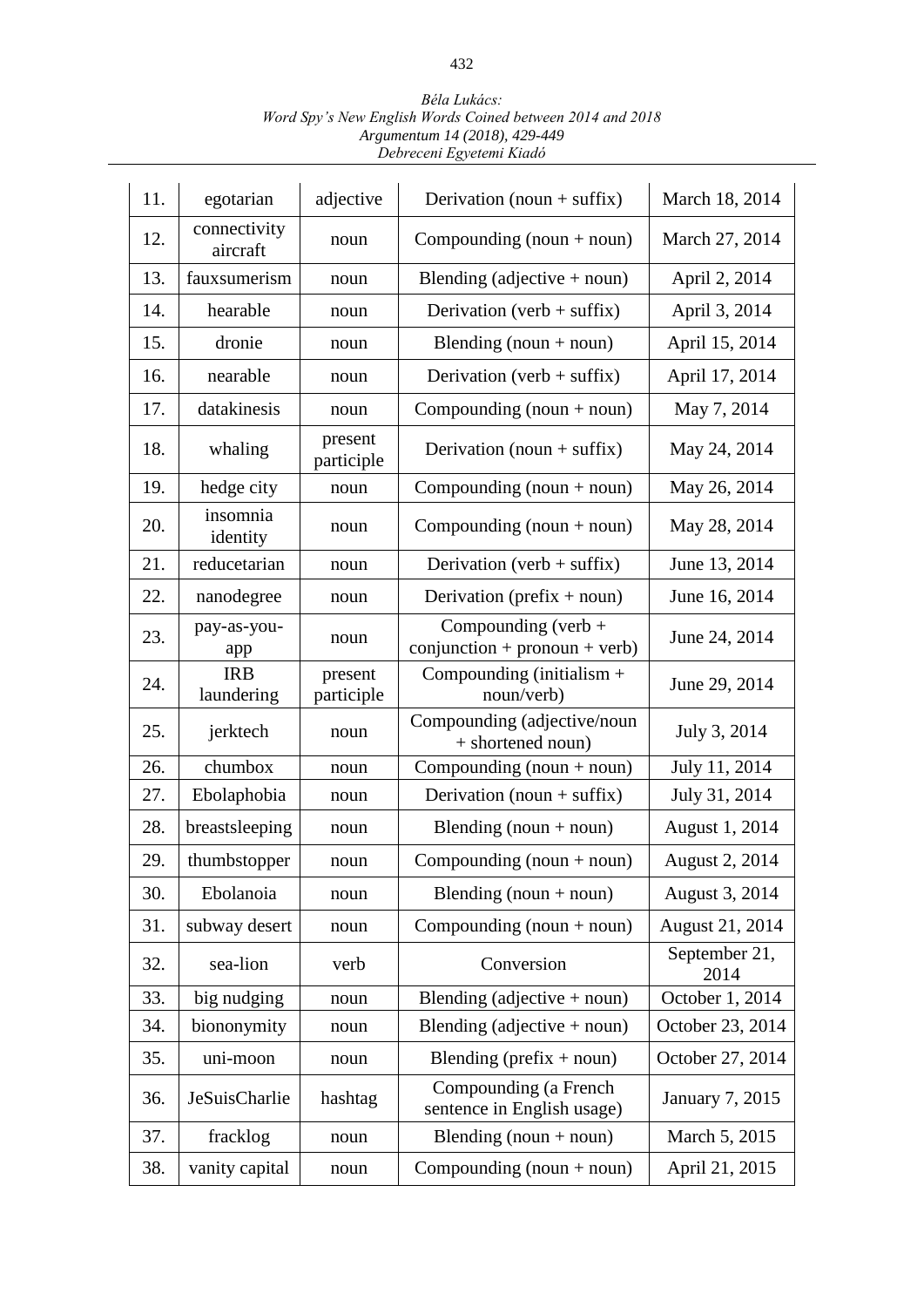| 39. | herd<br>misogyny     | noun                  | Compounding $(noun + noun)$            | May 12, 2015         |
|-----|----------------------|-----------------------|----------------------------------------|----------------------|
| 40. | unicorpse            | noun                  | Blending (noun + noun)                 | July 18, 2015        |
| 41. | Kipsang<br>number    | noun                  | Compounding $(noun + noun)$            | August 24, 2015      |
| 42. | greyball             | verb                  | Blending (adjective $+$ noun)          | September 2,<br>2015 |
| 43. | super flasher        | noun                  | Compounding (adjective $+$<br>noun)    | October 6, 2015      |
| 44. | dudefussing          | present<br>participle | Compounding $(noun + noun)$            | November 3,<br>2015  |
| 45. | legacyquel           | noun                  | Blending (noun $+$ noun)               | November 23,<br>2015 |
| 46. | idea debt            | noun                  | Compounding $(noun + noun)$            | December 6,<br>2015  |
| 47. | shadow<br>flipping   | noun                  | Compounding $(noun + noun)$            | February 6, 2016     |
| 48. | tunnel fur           | noun                  | Compounding $(noun + noun)$            | March 6, 2016        |
| 49. | mathwash             | verb                  | Blending (noun + verb)                 | May 9, 2016          |
| 50. | benching             | present<br>participle | Derivation (verb + suffix)             | June 9, 2016         |
| 51. | ghost hotel          | noun                  | Compounding $(noun + noun)$            | July 6, 2016         |
| 52. | kittenfishing        | present<br>participle | Compounding <sup>4</sup> (noun + noun) | October 8, 2016      |
| 53. | begpacker            | noun                  | Blending (noun $+$ noun)               | November 3,<br>2016  |
| 54. | neighbor<br>spoofing | present<br>participle | Compounding (noun $+$<br>noun/verb)    | December 5,<br>2016  |
| 55. | dopamine<br>dressing | present<br>participle | Compounding (noun $+$<br>noun/verb)    | January 17, 2017     |
| 56. | beach-<br>spreading  | present<br>participle | Blending (noun + noun/verb)            | July 19, 2017        |

*Table 1. Word Spy's newly coined words (January1, 2014 – October 31, 2018)*

 $\overline{4}$ Exocentric, see O'Grady et al. (2007: 149)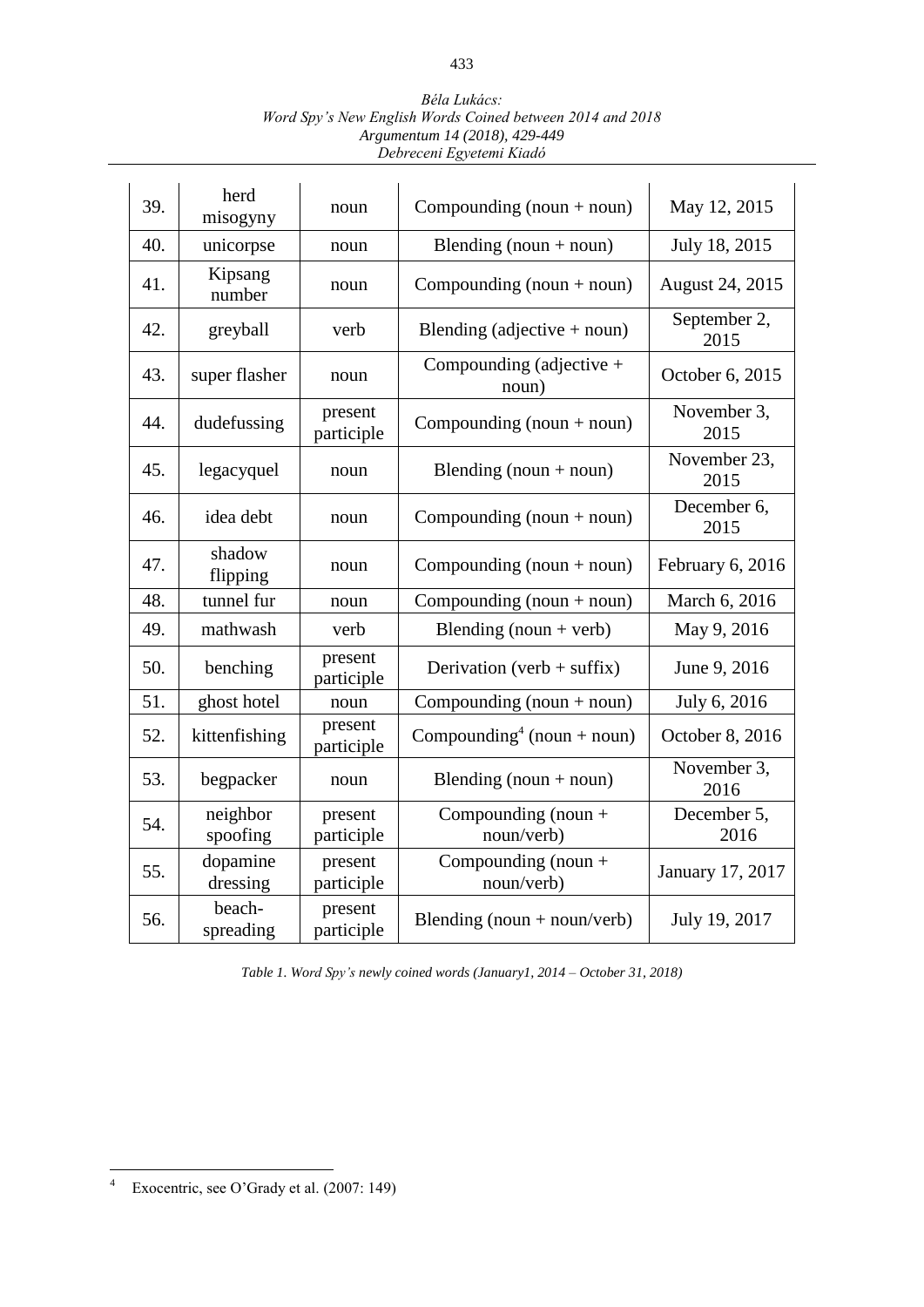# **2 Exploring the Frequency of the Parts of Speech of the New Words**

| <b>Categories as Seen</b><br>on Word Spy | <b>Number of Instances</b><br>of Neologisms |
|------------------------------------------|---------------------------------------------|
| noun                                     | 42 (75 %)                                   |
| verb                                     | 3(5.35%)                                    |
| adjective                                | 2(3.57%)                                    |
| present participle                       | 8 (14.28 %)                                 |
| hashtag                                  | $1(1.78\%)$                                 |
| Total                                    | 56 (100 %)                                  |

*Table 2. Categories in Word Spy*

| Words ending in -<br><i>ing</i> taken from<br><b>Word Spy</b> | Category used on<br><b>Word Spy</b> | <b>Verbal form</b><br>suggested on Word<br>Spy? |
|---------------------------------------------------------------|-------------------------------------|-------------------------------------------------|
| drought shaming                                               | n                                   | drought shame                                   |
| whaling                                                       | pp                                  | no                                              |
| IRB-laundering                                                | pp                                  | no                                              |
| breastsleeping                                                | n                                   | breastsleep                                     |
| big nudging                                                   | n                                   | no                                              |
| dudefussing                                                   | pp                                  | no                                              |
| shadow flipping                                               | n                                   | no                                              |
| benching                                                      | pp                                  | bench                                           |
| kittenfishing                                                 | pp                                  | kittenfish                                      |
| neighbor spoofing                                             | pp                                  | no                                              |
| dopamine dressing                                             | pp                                  | no                                              |
| beach-spreading                                               | pp                                  | no                                              |
|                                                               |                                     |                                                 |

*Table 3. The 12 words ending in –ing*

| Parts of<br><b>Speech</b>          | Number of<br><b>Instances</b><br>(Neologisms) |
|------------------------------------|-----------------------------------------------|
| noun                               | 38 (67.85 %)                                  |
| verb                               | $3(5.35\%)$                                   |
| adjective                          | 2(3.57%)                                      |
| noun $\left(-ing\right)$<br>words) | 12 (21.42 %)                                  |
| other                              | 1(1.78%)                                      |
| Total                              | 56 (100 %)                                    |

 *Table 4. Parts of speech with - ing nouns*

| Parts of<br><b>Speech</b> | <b>Number of</b><br><b>Instances</b><br>(Neologisms) |
|---------------------------|------------------------------------------------------|
| noun                      | 38 (86.36 %)                                         |
| verb                      | $3(6.81\%)$                                          |
| adjective                 | $2(4.54\%)$                                          |
| other                     | 1(2.27%)                                             |
| Total                     | 44 (100 %)                                           |

 *Table 5. Parts of speech without -ing nouns*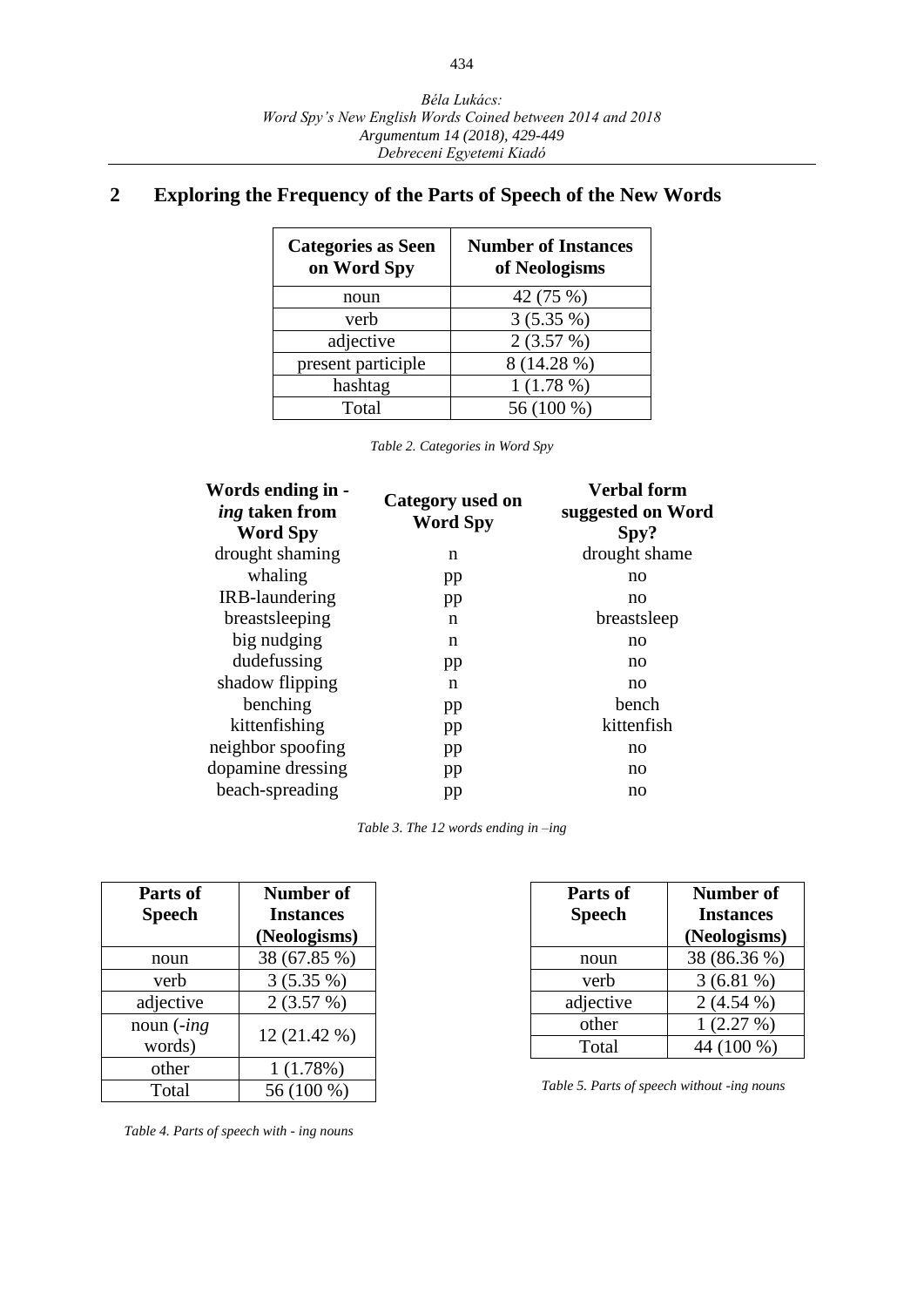Tables 2, 4 and 5 provide an overview about a total of 56 newly coined words in terms of categories and parts of speech, respectively. Table 2 shows the categories as seen on Word Spy. The word category is deliberately retained in Table 2, because the categories do not indicate parts of speech exclusively. Tables 4 and 5, however, present the number of instances in terms of parts of speech, but we must make a distinction due to the dual function as nouns and verbs of 12 words ending in *-ing* (see Table 3).

The reason for this distinction is as follows: Unfortunately, Word Spy labels its lexical elements ending in *-ing* as nouns or participle forms regardless of the existence of other verbal forms. As Table 3 shows, there are 12 words ending in *–ing,* which can theoretically also have the other forms of any English verb, i.e. the base, -s form, -ed form, -en form. Word Spy, however, shows that there are only 4 words from Table 3 that actually have verbal use (*drought shame, breastsleep, bench*, *kittenfish).* In other words, these 4 words ending in *–ing* can function as nouns and verbs as well. Since Word Spy does not indicate that other verbal forms exist for the remaining 8 words, I re-classify these 8 words as nouns in Table 4 within the category of noun (*-ing* words).

When Word Spy gives attested verbal forms other than the -*ing* form, the -*ing* could be verbal or nominal.<sup>5</sup> I classify these 4 words ending in *-ing* as nouns because it is the *-ing* form of all these words that are the headwords on Word Spy, not the base form of the verb, and I also present two statistical tables in addition to Word Spy's original: Table 4, where all the *ing* forms are included as nouns, and Table 5, where they are excluded. Similarly, the statistics about word-formation types in Tables 6 and 7 will also be presented once with and once without the -*ing* forms, respectively.

Regarding the most numerous group in every table, it is definitely the noun category: 42 (75 %), 38 (67.85 %), and 38 (86.36 %) words have been assigned to it, respectively. The adjective has 2 (3.57 %) and 2 (4.54 %) words; the verb has 3 (5.35 %) and 3 (6.81 %) words in all tables.

Table 2 has a category, hashtag, with a single word (*JeSuisCharlie*) – which is actually a sentence in French. It is categorised as "other" in Table 4 and 5, because it is not a single word, therefore it may not be labelled as any part of speech.

 $\overline{a}$ 

<sup>5</sup> To determine the word formation processes of the newly coined words seen on Word Spy, we would need to know whether the verb was coined first (*drought shame*), or the -*ing* form (*drought shaming*). If the -*ing* was first, it was the result of compounding (*drought + shaming*) and the verbal -*ing* form is later formed through forming a verb (*drought shame*) from the noun (*drought shaming*) by backformation and then using that verb in the -*ing* form. If the verb was created first, it was created by compounding (*drought* n + *shame* v) and the *ing* form could be converted into noun. Since no such dates of attestation are provided on Word Spy, ascertaining this kind of priority is not possible using Word Spy.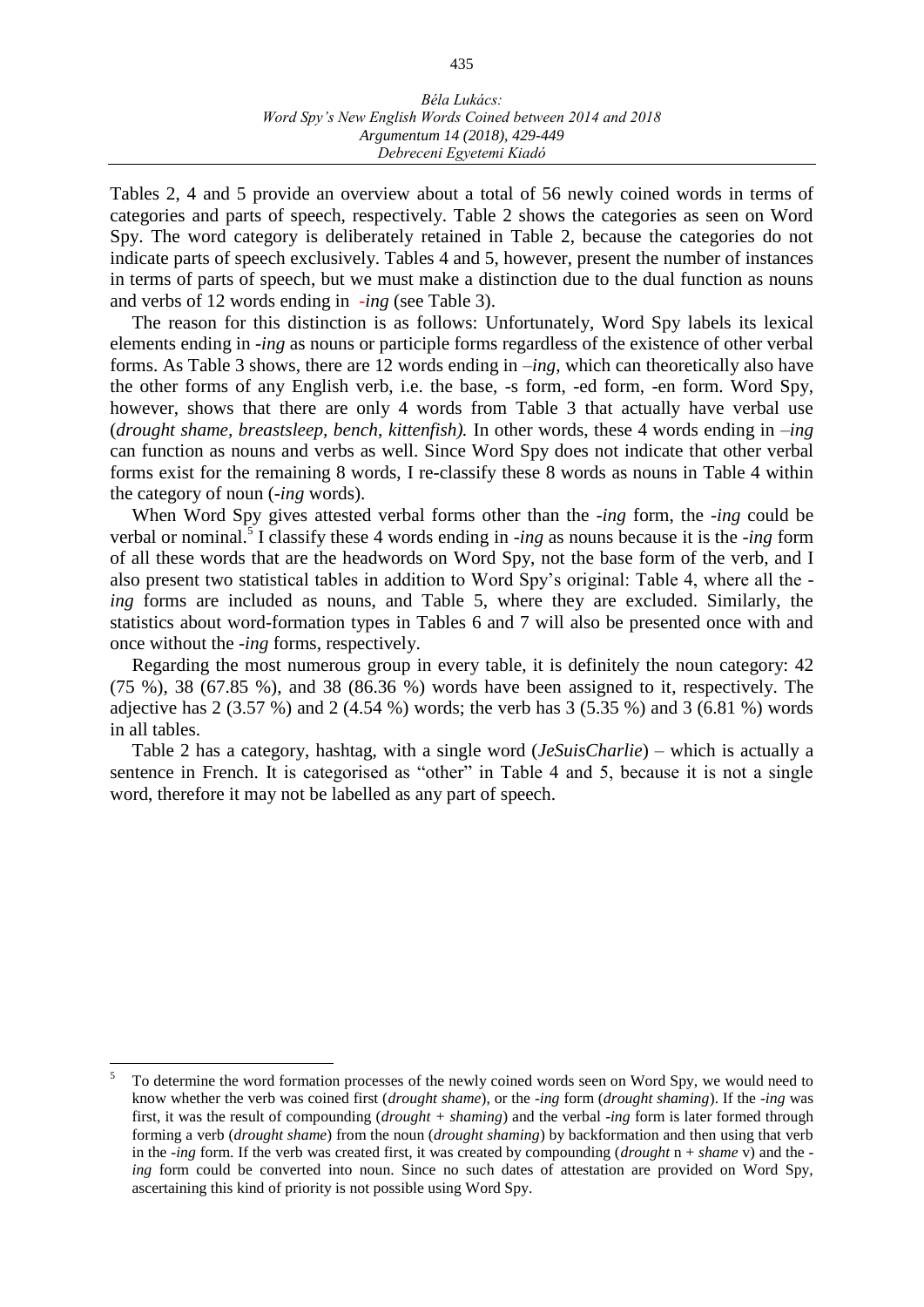## **3 Preparing a Frequency List of the Types of Word Formation**

Before presenting my data regarding the frequency of the types of word formation, I also present what Bauer (1994) has attained, in Figure 1, taken from Kadoch (2013: 58):

| Formation type | 1880-1913 | 1914-38  | 1939-82 | Total   |
|----------------|-----------|----------|---------|---------|
| Abbreviations  | 2         | 5        | 13      | 20      |
|                | $0.4\%$   | $1.1\%$  | 2.5%    | 1.3%    |
| Blends         | 7         | 14       | 16      | 37      |
|                | $1.2\%$   | 2.9%     | 3.1%    | 2.4%    |
| Shortenings    | 13        | 11       | 17      | 41      |
|                | 2.3%      | 2.3%     | 3.3%    | $2.6\%$ |
| Compounds      | 132       | 97       | 118     | 347     |
|                | 23.3%     | 20.4%    | 22.8%   | 22.2%   |
| Derivation     | 355       | 292      | 291     | 938     |
|                | 62.9%     | 61.3%    | 56.2%   | 60.2%   |
| Other          | 53        | 55       | 61      | 169     |
|                | 9.9%      | $12.0\%$ | 12.1 %  | 11.3 %  |
| Total          | 562       | 474      | 518     | 1552    |
|                | 100.0%    | 100.0%   | 100.0%  | 100.0%  |

#### *Figure 1*

Bauer's (1994) table, which is based on the results of research covering a century, shows that the most frequent formation type is derivation (938 instances in total, 60.2 %), and compounds come in second place only (347 instances altogether, 22.2 %). My findings are rather different, although I analysed only a few years. Table 6 shows that compounding as a formation type has the highest number (30 instances, 53.57 %), and blending is the second most frequent one (16 instances, 28.57 %). Still, both Figure 1 and Table 6 show that compounding is a really frequent way of forming new words.

Table 6 shows the frequency of the types of word formation on the basis of my search on Word Spy and of my morphological examination. Moreover, Table 6 includes the types of word formation relating to the 12 words ending in *–ing.* As seen in this table, I have sorted the types of word formation according to the parts of speech of their constituents.

As I point out in Section 2, I present Table 7 as well, which excludes words with *-ing* ending. The types of word formation concerned by this exclusion are italicised to make the comparison with Table 6 easier.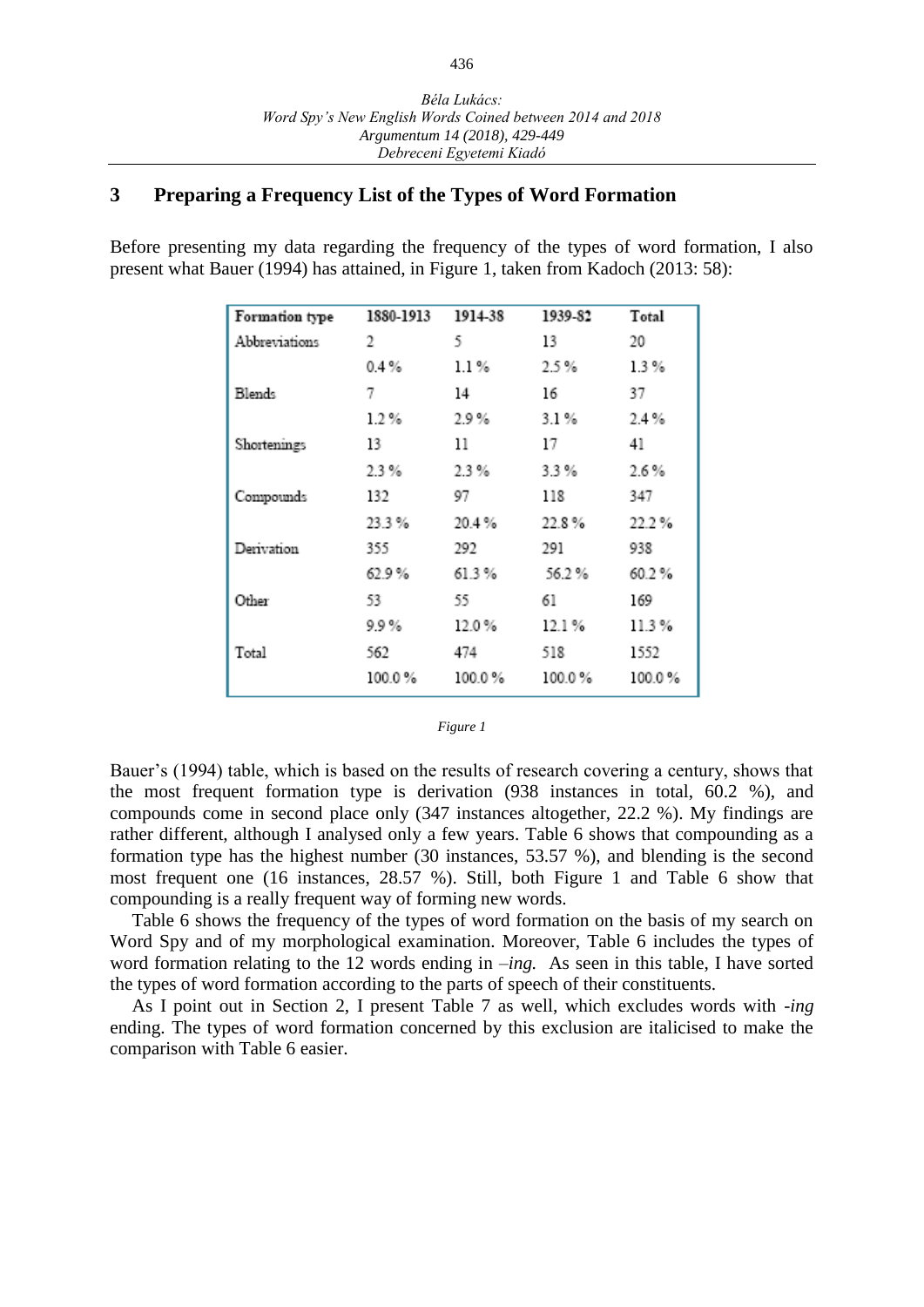| <b>Types of Word Formation</b>                       | <b>Number of Instances</b><br>(Neologisms) |
|------------------------------------------------------|--------------------------------------------|
| Compounding $(noun + noun)$                          | 20 (66.66 %) <sup>6</sup>                  |
| Compounding (adjective $+$ noun)                     | $2(6.66\%)$                                |
| Compounding (noun + noun/verb)                       | $2(6.66\%)$                                |
| Compounding (a French sentence in English usage)     | $1(3.33\%)$                                |
| Compounding (adjective $+$ noun $+$ noun)            | $1(3.33\%)$                                |
| Compounding (adjective/noun + shortened noun)        | $1(3.33\%)$                                |
| Compounding (initialism $+$ noun/verb)               | $1(3.33\%)$                                |
| Compounding $(noun + adjective)$                     | $1(3.33\%)$                                |
| Compounding (verb + conjunction + pronoun +<br>verb) | 11 (3.33 %)                                |
| <b>Total Number of Instances of Compounding</b>      | $30(53.57\%)$                              |
| Blending (noun + noun)                               | 7(43.75%)                                  |
| Blending (adjective $+$ noun)                        | 6(37.5%)                                   |
| Blending $(noun + noun/verb)$                        | $1(6.25\%)$                                |
| Blending $(noun + verb)$                             | $1(6.25\%)$                                |
| Blending (prefix $+$ noun)                           | $1(6.25\%)$                                |
| <b>Total Number of Instances of Blending</b>         | 16 (28.57 %)                               |
| Derivation (verb + suffix)                           | 5(55.55%)                                  |
| Derivation (noun + suffix)                           | 3(33.33%)                                  |
| Derivation (prefix $+$ noun)                         | $1(11.11\%)$                               |
| <b>Total Number of Instances of Derivation</b>       | $9(16.07\%)$                               |
| <b>Total Number of Instances of Conversion</b>       | $1(1.78\%)$                                |
| <b>Total</b>                                         | 56 (100 %)                                 |

*Table 6. Word-formation types with words ending in –ing*

| <b>Types of Word Formation</b>                       | <b>Number of Instances</b><br>(Neologisms) |
|------------------------------------------------------|--------------------------------------------|
| $Compounding (noun + noun)$                          | $16(69.56\%)$                              |
| Compounding (adjective $+$ noun)                     | $2(8.69\%)$                                |
| $Compounding (noun + noun/verb)$                     | $0(0\%)$                                   |
| Compounding (a French sentence in English usage)     | $1(4.34\%)$                                |
| Compounding (adjective $+$ noun $+$ noun)            | $1(4.34\%)$                                |
| Compounding (adjective/noun + shortened noun)        | $1(4.34\%)$                                |
| Compounding (initialism $+$ noun/verb)               | $0(0\%)$                                   |
| Compounding (noun $+$ adjective)                     | $1(4.34\%)$                                |
| Compounding (verb + conjunction + pronoun +<br>verb) | $1(4.34\%)$                                |

 6 Percentage values not typed in bold indicate the percentage distribution of the more specific types of word formation within the more general categories typed in bold, e.g. **Total Number of Instances of Compounding.** This remark applies to Table 7 as well.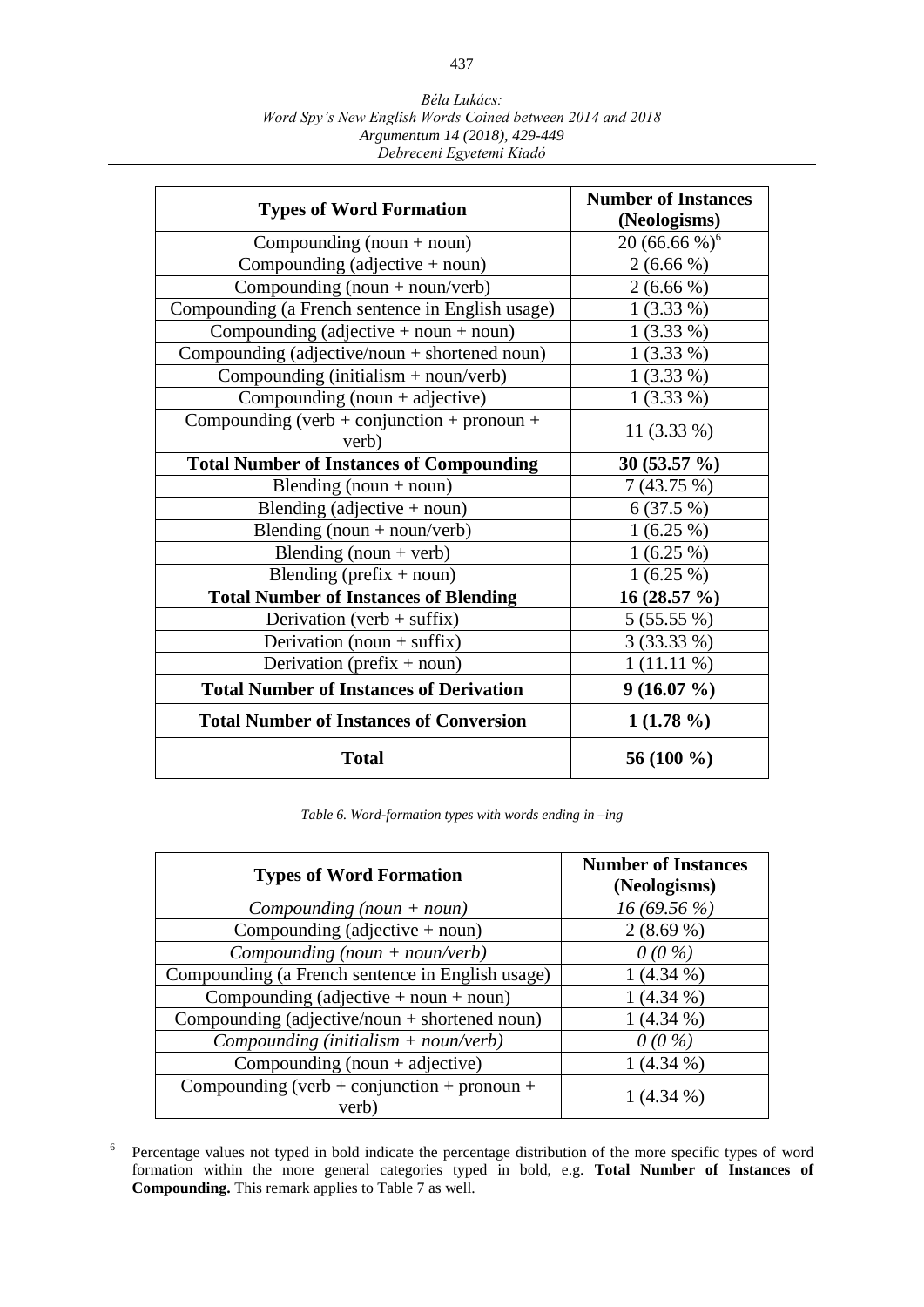| Béla Lukács:                                              |
|-----------------------------------------------------------|
| Word Spy's New English Words Coined between 2014 and 2018 |
| Argumentum 14 (2018), 429-449                             |
| Debreceni Egyetemi Kiadó                                  |

| <b>Total Number of Instances of Compounding</b> | $23(52.27\%)$  |
|-------------------------------------------------|----------------|
| Blending $(noun + noun)$                        | 6(46.15%)      |
| Blending (adjective $+$ noun)                   | 5(38.46%)      |
| Blending (noun + noun/verb)                     | $0(0\%)$       |
| Blending (noun + verb)                          | $1(7.69\%)$    |
| Blending (prefix $+$ noun)                      | $1(7.69\%)$    |
| <b>Total Number of Instances of Blending</b>    | 13 $(29.54\%)$ |
| Derivation (verb + suffix)                      | $4(57.14\%)$   |
| Derivation (noun + suffix)                      | 2(28.57%)      |
| Derivation (prefix $+$ noun)                    | $1(14.28\%)$   |
| <b>Total Number of Instances of Derivation</b>  | $7(15.9\%)$    |
| <b>Total Number of Instances of Conversion</b>  | $1(2.27\%)$    |
| <b>Total</b>                                    | 44 $(100\%$    |

*Table 7. Word-formation types without words ending in –ing*

As we can see in Table 7, the exclusion of words ending in *–ing* affected the following types of word formation (the numbers in brackets indicate the number of occurrences after the exclusion):

- Compounding (noun + noun) (16) 36.36 %'
- Compounding (noun + noun/verb) (0)  $0\%$
- Compounding (initialism + noun/verb) (0) 0 %
- Blending (noun + noun) (6)  $13.63\%$
- $\bullet$  Blending (adjective + noun) (5) 11.36 %
- Blending (noun + noun/verb) (0) 0 %
- Derivation (verb + suffix) (3) 6.81 %
- Derivation (noun + suffix) (2)  $4.54\%$

 $\overline{a}$ 

Since compounding is the most numerous type of word formation, this is the type which lost the most instances after the exclusion: now, there are 7 instances less than in Table 6, which means a decrease of 23.34 %. Blending lost 3 instances (a decrease of 18.75 %); derivation only 2 (a decrease of 22.22 %). As I mention in Section 2, the determination of the word formation process is closely related to the existence of the verbal use of words ending in *–ing.*

Judging from Tables 6 and 7, the most frequent type of word formation is compounding. $^8$ Compounds comprise slightly more than half of the total, 30 (53.57 %) and 23 (52. 27 %), respectively; I found 16 (28.57 %) and 13 (29.54 %) instances of blending; derivation has 9 (16.07 %) and 7 (15.9 %) instances; conversion has only 1 instance (1.78 % and (2.27 %, respectively) in each table. Considering the above data again: there seems to be a sequence of these categories in terms of difficulty – which varies, obviously, from one language user to another one.

<sup>7</sup> The percentage values in this list indicate the percentage distribution of the types of word formation seen in Table 7. The basis of the calculation is the total value of 44 seen in Table 7.

<sup>8</sup> Algeo (1991: 7) has a similar observation: "Compounds […] are the most numerous type of combination."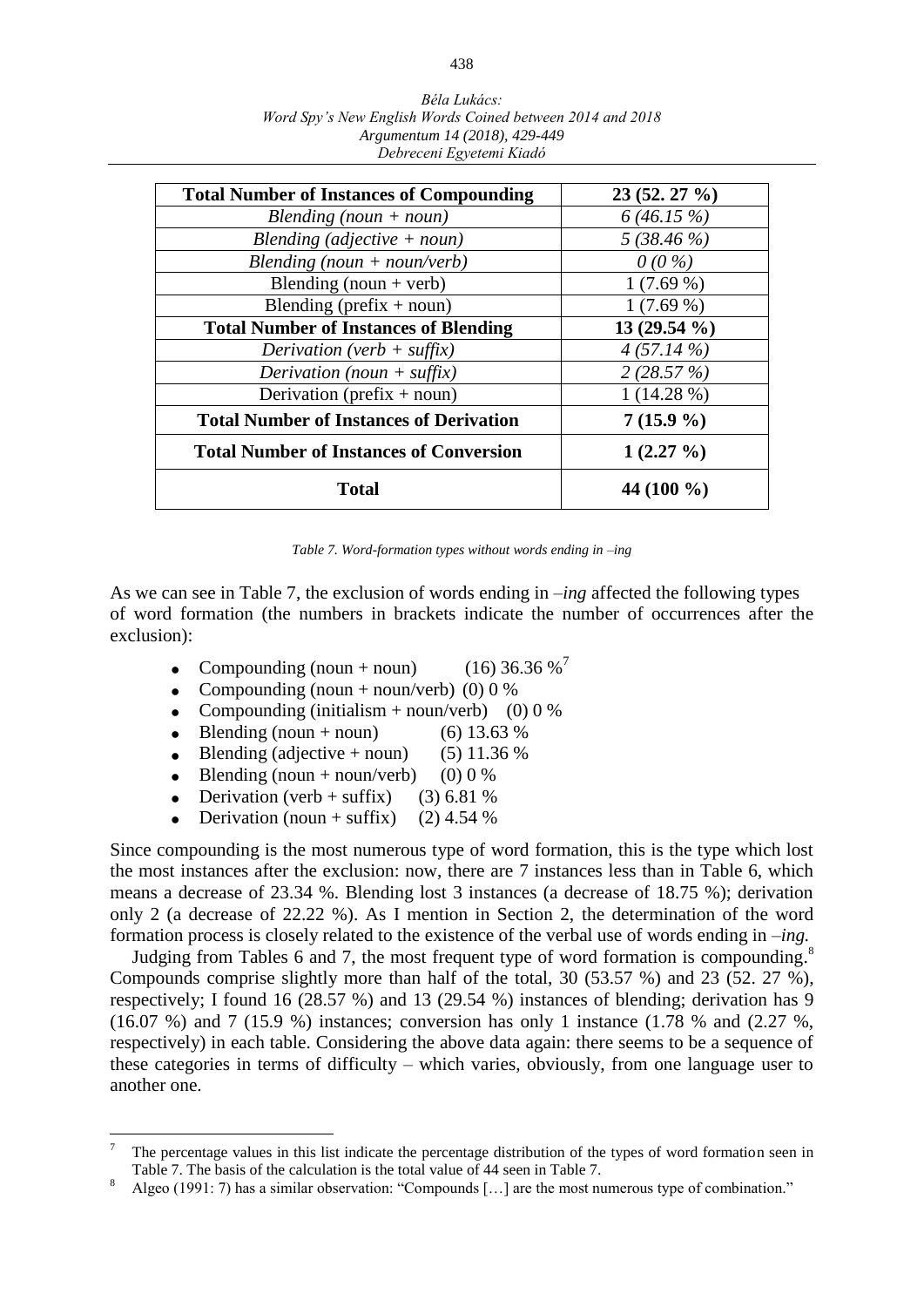I briefly explain each process to introduce my reasoning. Compounding is the process of creating two-word words, both constituents of which being already existing words. Blending is the merging of two words; this will result, however, in a single word only. Derivation means adding to the base<sup>9</sup> an affix.

In my opinion, creating brand-new two-word words by using existing ones is easier than blending or deriving words. Thus, as the overwhelmingly big proportion of compounding also shows, this category is really frequent.

## **4 Conceptual Contents of the New Words**

 $\overline{a}$ 

After studying Figure 2 taken from Kadoch (2013: 63), we may come to the conclusion that there are similarities between Ayto's (2007) and my findings in terms of the conceptual contents in the most recent decade. There are, however, significant differences between Ayto's (2007) and Word Spy's method of grouping the conceptual contents. Ayto's (2007) fields are listed according to decades; those of Word Spy relate to 56 new words coined between 2014 and 2018. Figure 2 "summarizes the semantic fields which grew most rapidly in the succeeding decades of the  $20<sup>th</sup>$  century." (Ayto 2006: 2).<sup>10</sup> This implies that the list of the semantic fields does not include all the other fields that can be associated with the neologisms in a certain decade.

In each chapter, Ayto (2006) gives an introductory text about the decade in question, including several neologisms being typical of the era in the body of the text. This is followed by an alphabetical order and detailed explanations of the neologisms - but no grouping according to semantic fields follows. This means that Ayto (2006) did not group the neologisms according to semantic fields; the basis of grouping was decades.

To make the comparison easier, I present a categorisation in Table 9 which is similar to Ayto's (2007) table. I emphasize here that Ayto's (2007) and Word Spy's conceptual fields are compared not in terms of time, but of similarity in meaning.

<sup>9</sup> O'Grady uses the term *base* (O'Grady 2007: 135) but it is referred to as *stem* by Quirk et al. (1985: 1519) In my paper, I use *base.*

<sup>10</sup> As Kadoch (2013: 13) also emphasizes in a footnote, John Ayto's 2006 book *Movers and Shakers: A Chronology of Words that Shaped our Age* is the same as his 2007 volume *A Century of New Words.* Oxford: University Press.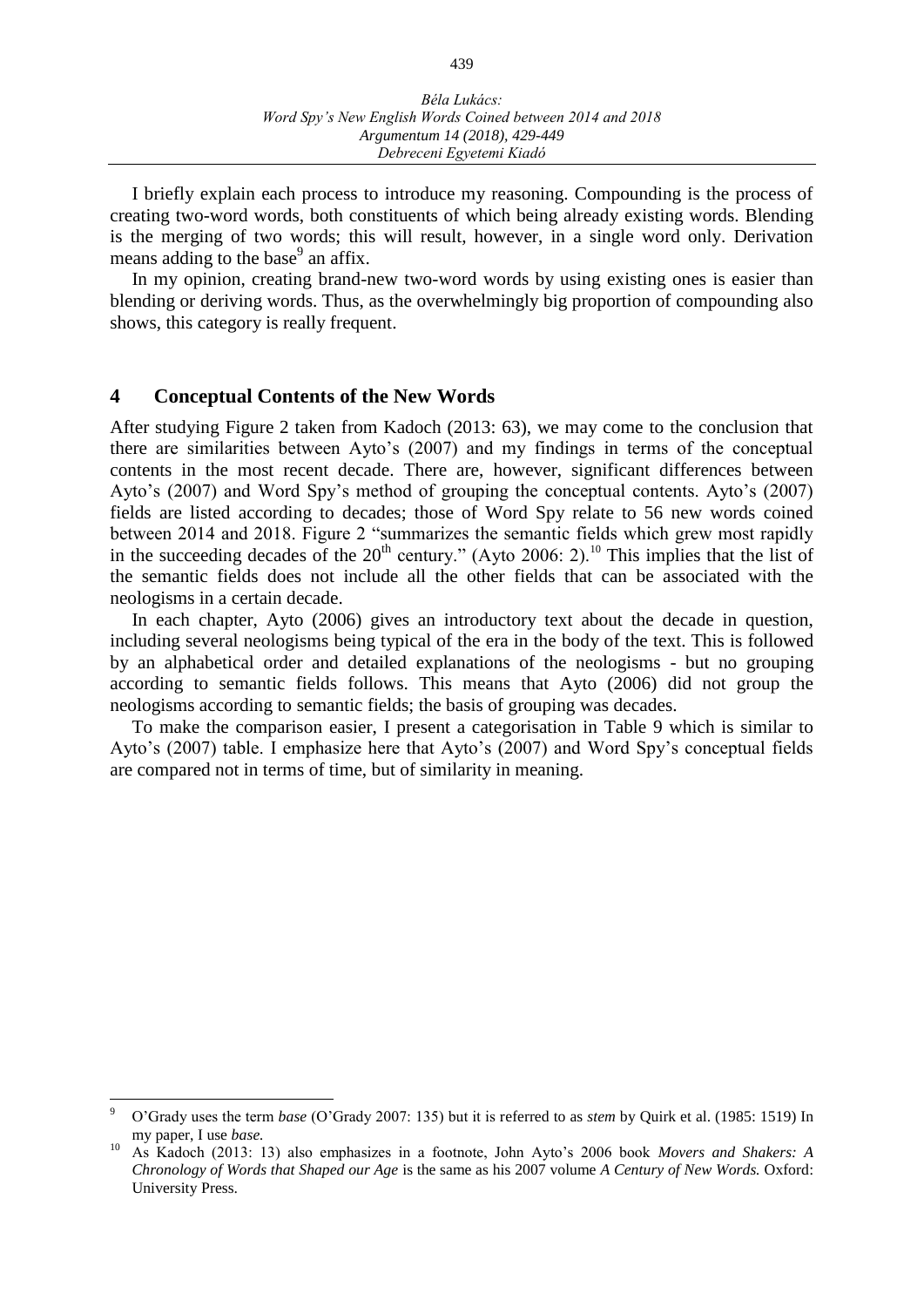1900s: cars, aviation, radio, film, psychology 1910s: war, aviation, film, psychology 1920s: clothes/dance/youth, transport, radio, film 1930s: war/build-up to war, transport, film/entertainment 1940s: war, post-war society/international affairs, nuclear power, computers, science 1950s: media, nuclear power, space, computers, youth culture 1960s: computers, space, youth culture/music, media, drugs 1970s: computers, media, business, environment, political correctness 1980s: media, computers, finance/money, environment, political correctness, youth culture/music 1990s & 2000s: politics, media, Internet and other electronic communication

#### *Figure 2*

The conceptual fields of the new words (see Table 8) indicate which conceptual content yielded how many words, which may help us in judging the language users' tendency in terms of coining new expressions. We must bear in mind that the conceptual fields seen in Table 8 are those used on Word Spy, and a word may belong to more than one field, e.g. *dopamine dressing* is filed under APPEARANCE, CLOTHING, PSYCHOLOGY.

| <b>Conceptual Content</b> | <b>Neologisms</b>                                                                                       |  |
|---------------------------|---------------------------------------------------------------------------------------------------------|--|
| <b>INSULTS</b>            | infinity machine, jerktech, chumbox, sea-lion, herd<br>misogyny, dudefussing, mathwash, begpacker, (8)  |  |
| <b>DEVICES</b>            | silent traveler, track-a-holism, narcisstick, infinity<br>machine, hearable, nearable, thumbstopper (7) |  |
| <b>PSYCHOLOGY</b>         | track-a-holism, ebolaphobia, thumbstopper, ebolanoia,<br>big nudging, idea debt, dopamine dressing (7)  |  |
| <b>CELL PHONES</b>        | silent traveler, infinity machine, pay-as-you-app,<br>thumbstopper, neighbor spoofing (5)               |  |
| <b>DATA</b>               | track-a-holism, nearable, datakinesis, big nudging (4)                                                  |  |
| <b>DISEASES AND</b>       | track-a-holism, insomnia identity,<br>ebolaphobia,                                                      |  |
| <b>SYNDROMES</b>          | ebolanoia (4)                                                                                           |  |
| <b>HASHTAG</b>            | sneckdown, dronie, jerktech, jesuischarlie (4)                                                          |  |
| <b>MEN AND WOMEN</b>      | check box fiction, herd misogyny, super<br>flasher,<br>dudefussing $(4)$                                |  |
| <b>SOCIAL NETWORKING</b>  | drought shaming, dronie, thumbstopper, jesuischarlie (4)                                                |  |
| TRAVEL AND TOURISM        | silent traveler, uni-moon, ghost hotel, begpacker (4)                                                   |  |
| <b>ACTIVISM</b>           | reducetarian, biononymity, jesuischarlie (3)                                                            |  |
| <b>AVIATION</b>           | personal protection drone, connectivity aircraft, dronie<br>(3)                                         |  |
| <b>CRIME</b>              | whaling, herd misogyny, neighbor spoofing (3)                                                           |  |
| <b>ECONOMICS</b>          | pay-as-you-app, big nudging, vanity capital (3)                                                         |  |
| <b>INTERNET</b>           | connectivity aircraft, whaling, chumbox (3)                                                             |  |

#### 440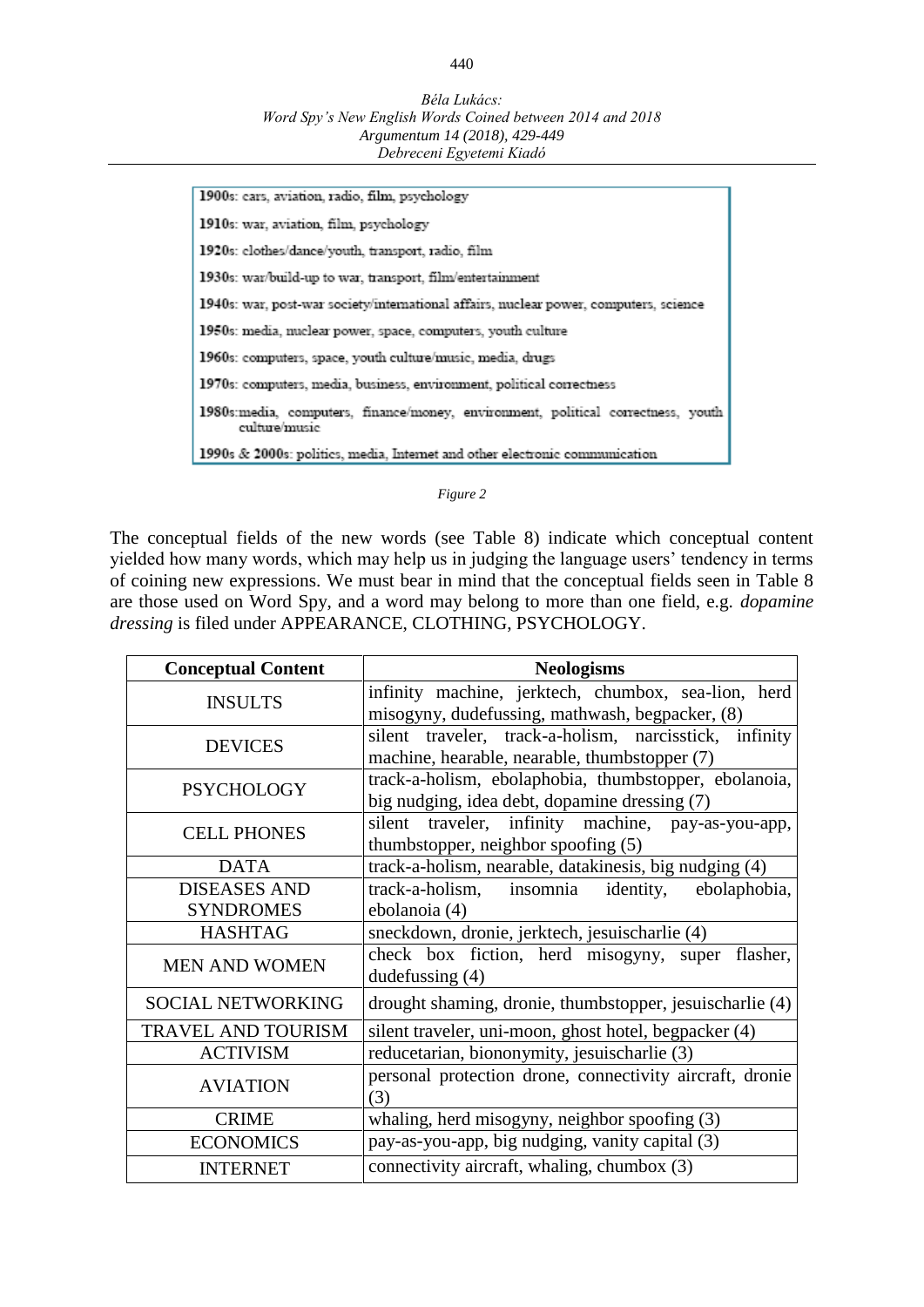| <b>MARRIAGE AND</b><br><b>RELATIONSHIPS</b> | uni-moon, benching, kittenfishing (3)               |  |
|---------------------------------------------|-----------------------------------------------------|--|
| <b>MEDICINE</b>                             | ebolaphobia, ebolanoia, super flasher (3)           |  |
| <b>MONEY</b>                                | hedge city, fracklog, vanity capital (3)            |  |
| <b>PEOPLE</b>                               | silent traveler, reducetarian, begpacker (3)        |  |
| PROGRAMMING AND<br><b>SOFTWARE</b>          | datakinesis, pay-as-you-app, jerktech (3)           |  |
| <b>SECURITY</b>                             | personal protection drone, datakinesis, whaling (3) |  |
| <b>URBANISM</b>                             | sneckdown, hedge city, subway desert (3)            |  |
| <b>WEATHER</b>                              | sneckdown, vortex-proof, pollen vortex (3)          |  |
| <b>AGING AND DEATH</b>                      | hedge city, super flasher (2)                       |  |
| <b>BIOLOGY</b>                              | pollen vortex, biononymity (2)                      |  |
| <b>BUZZWORDS</b>                            | fauxsumerism, unicorpse (2)                         |  |
| <b>CLOTHING</b>                             | vortex-proof, dopamine dressing (2)                 |  |
| <b>COMPANIES</b>                            | jerktech, unicorpse (2)                             |  |
| <b>FILM</b>                                 | dronie, legacyquel (2)                              |  |
| <b>FOOD AND DRINK</b>                       | egotarian, reducetarian (2)                         |  |
| <b>HARDWARE</b>                             | hearable, nearable (2)                              |  |
| <b>HEALTH</b>                               | track-a-holism, super flasher (2)                   |  |
| <b>HOUSING</b>                              | shadow flipping, ghost hotel (2)                    |  |
| <b>IDIOMS</b>                               | jesuischarlie, greyball (2)                         |  |
| <b>LIFESTYLES</b>                           | faux sumerism, vanity capital (2)                   |  |
| <b>OTHER</b>                                |                                                     |  |
| <b>TRANSPORTATION</b>                       | subway desert, tunnel fur (2)                       |  |
| <b>PHOTOGRAPHY</b>                          | narcisstick, dronie (2)                             |  |
| <b>SCIENCE</b>                              | IRB-laundering, mathwash (2)                        |  |
| <b>TECHNOLOGY</b>                           | silent traveler, jerktech (2)                       |  |
| <b>VERBED NOUNS</b>                         | sea-lion, benching (2)                              |  |
| <b>WRITING</b>                              | check box fiction, idea debt (2)                    |  |
| <b>ADVERTISING</b>                          | chumbox (1)                                         |  |
| ANGER AND ANXIETY                           | drought shaming $(1)$                               |  |
| <b>APPEARANCE</b>                           | dopamine dressing $(1)$                             |  |
| <b>ART AND DESIGN</b>                       | idea debt (1)                                       |  |
| <b>BOOKS AND MAGAZINES</b>                  | check box fiction (1)                               |  |
| <b>CARS</b>                                 | sneckdown $(1)$                                     |  |
| <b>COMPUTERS</b>                            | hearable $(1)$                                      |  |
| <b>CORPORATE CULTURE</b>                    | jerktech $(1)$                                      |  |
| <b>CULTURE</b>                              | sea-lion $(1)$                                      |  |
| <b>EDUCATION</b>                            | nanodegree $(1)$                                    |  |
| <b>EMAIL</b>                                | whaling $(1)$                                       |  |
| <b>ENVIRONMENT</b>                          | drought shaming $(1)$                               |  |
| <b>EUPHEMISMS</b>                           | tunnel fur $(1)$                                    |  |
| <b>GEOGRAPHY</b>                            | fracklog $(1)$                                      |  |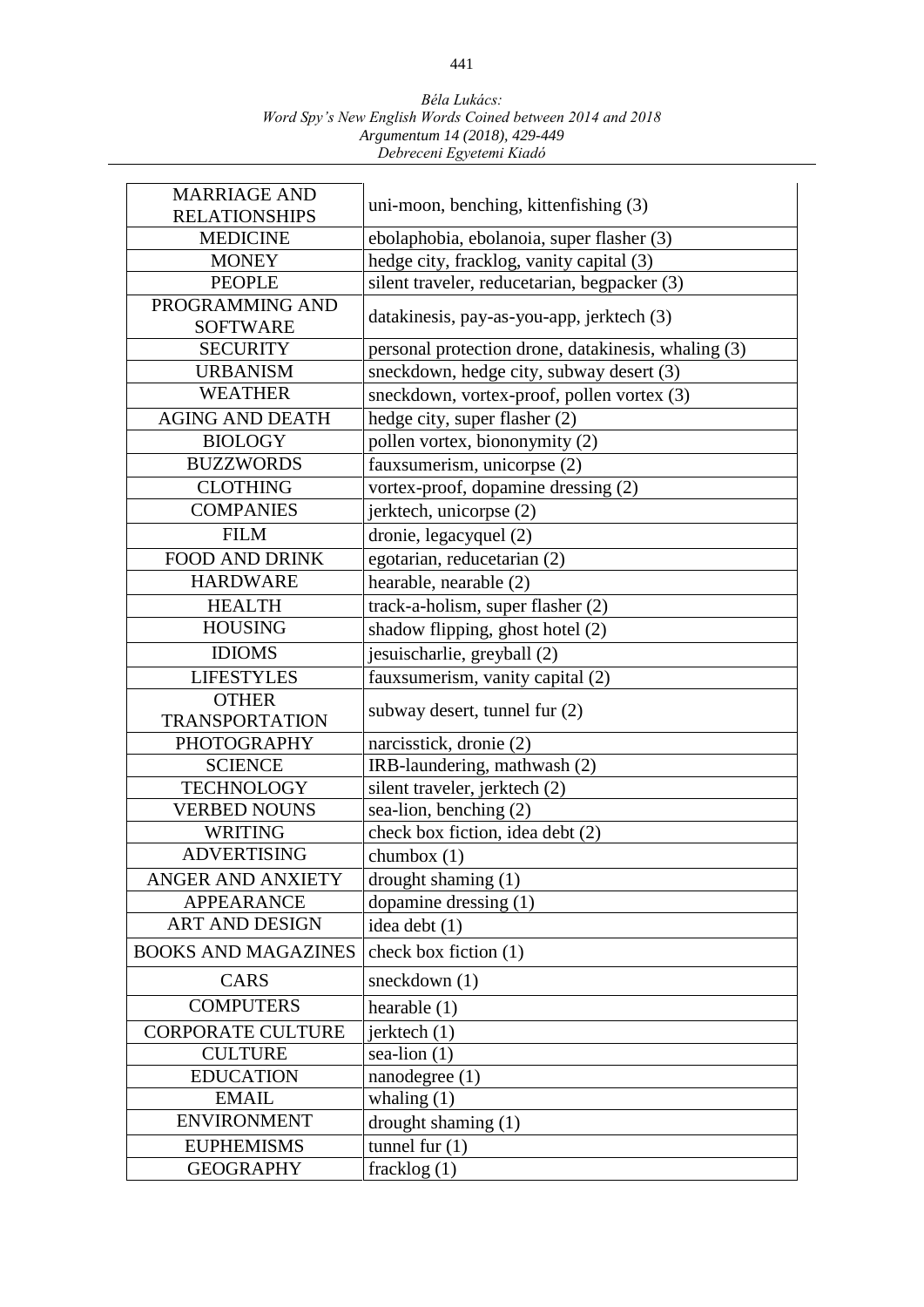| Béla Lukács:                                              |
|-----------------------------------------------------------|
| Word Spy's New English Words Coined between 2014 and 2018 |
| Argumentum 14 (2018), 429-449                             |
| Debreceni Egyetemi Kiadó                                  |

| <b>GOVERNMENT</b>                      | big nudging $(1)$         |
|----------------------------------------|---------------------------|
| <b>INVESTING</b>                       | unicorpse $(1)$           |
| <b>LEISURE</b>                         | beach-spreading (1)       |
| <b>MAKING</b>                          | idea debt (1)             |
| <b>MARKETING</b>                       | thumbstopper (1)          |
| <b>MUSIC</b>                           | idea debt (1)             |
| <b>NETWORKING</b>                      | connectivity aircraft (1) |
| <b>PLANTS AND</b><br><b>GARDENING</b>  | pollen vortex $(1)$       |
| PREGNANCY AND<br><b>PARENTING</b>      | breasts leeping $(1)$     |
| <b>PRIVACY</b>                         | biononymity $(1)$         |
| <b>RACE</b>                            | check box fiction (1)     |
| <b>RETAIL</b>                          | faux sumerism (1)         |
| <b>RUNNING</b>                         | Kipsang number (1)        |
| <b>SLEEPING</b>                        | insomnia identity (1)     |
| <b>SPAM</b>                            | whaling $(1)$             |
| <b>SPORTS AND</b><br><b>RECREATION</b> | Kipsang number $(1)$      |
| <b>SURVEILLANCE</b>                    | biononymity $(1)$         |
| <b>TELEPHONES</b>                      | neighbor spoofing $(1)$   |
| <b>TIME</b>                            | Kipsang number $(1)$      |
| WALKING                                | sneckdown $(1)$           |

*Table 8. Conceptual fields taken from Word Spy*

Table 8 indicates the 75 conceptual contents into which the 56 words uploaded on Word Spy were categorised. The number in brackets shows how many words are classified into each of these contents, e.g. the most numerous conceptual content, INSULTS*,* has 8 words. Barely lagging behind are DEVICES and PSYCHOLOGY, each having 7 words. The content standing in third place is CELL PHONES, with 5 words.

These conceptual contents reveal the most productive fields providing the majority of the newly uploaded words on Word Spy. The words on Word Spy – and therefore, in my table as well - are unproportionally distributed among the conceptual contents, i.e. there are contents with only one word (e.g. CARS includes *sneckdown* only), but there are ones with even 4 words (e.g. TRAVEL AND TOURISM has *silent traveler, uni-moon, ghost hotel, begpacker*. Associated with 75 conceptual contents, these words show how complex, witty and ingenious the processes of word formation could be.

Table 9 shows a comparison of Ayto's (2007) and Word Spy's categories in alphabetical order. Obviously, this is not the only possible way to assign these categories to each other. For the sake of easy comparison, first I conflated both Ayto's (2007) and Word Spy's conceptually related categories, then I assigned the newly grouped categories to each other. There are categories from both taxonomies which have no counterparts: these are indicated by a dash. The total numbers typed in bold mark the numbers of the neologisms without repetition in each (sometimes conflated) set of Ayto's (2007) and Word Spy's categories. My classification creates a fine continuation for Ayto's (2007) table for two reasons: 1) I continue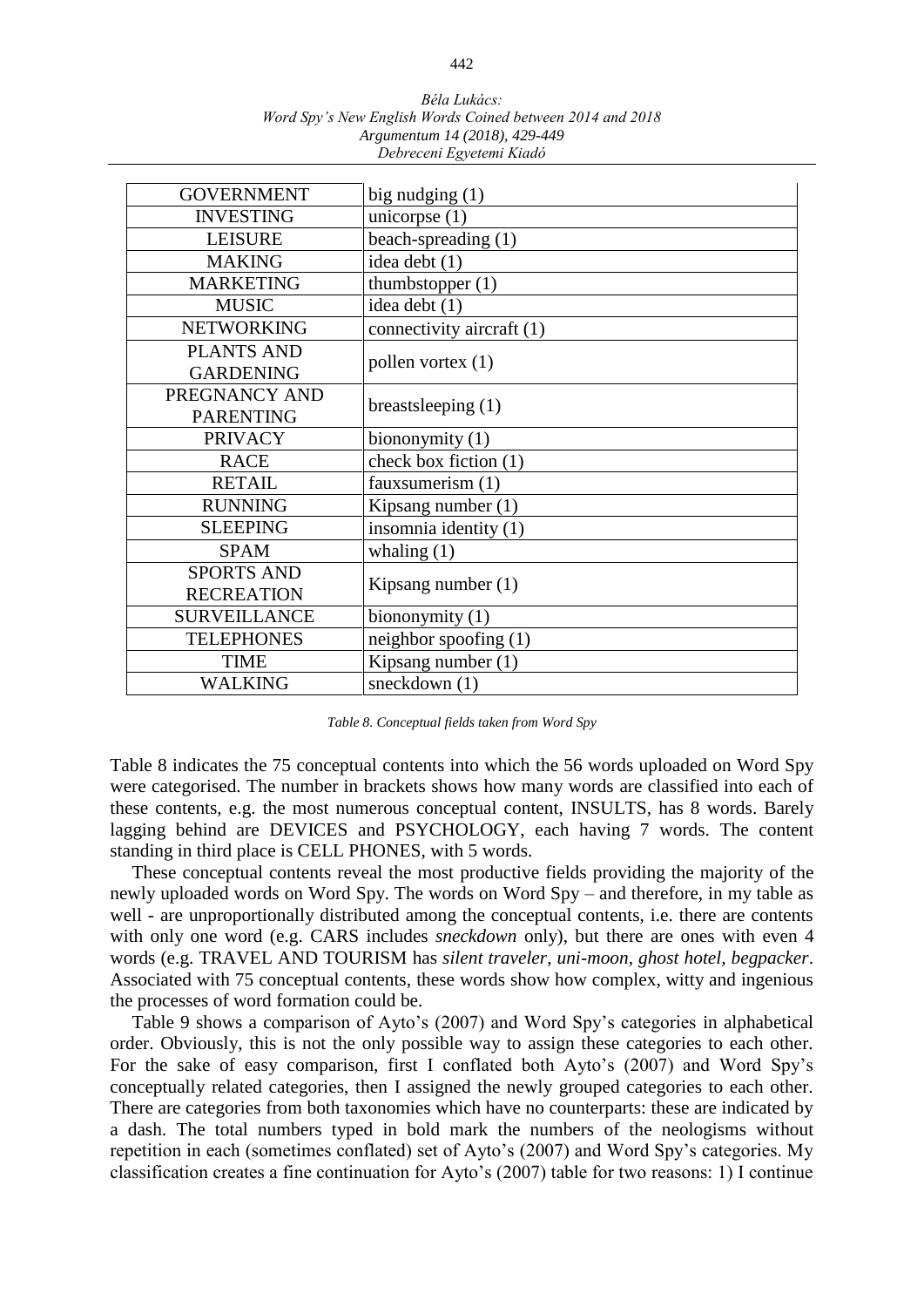where Ayto (2007) stopped: the newly coined words from the 2010s, and 2) I also offer several words for electronical devices. These words are closely connected to the field of internet, which virtually controls our life.

| Ayto (2007)                    | <b>Word Spy's categories</b> | <b>Words from Word Spy</b> |
|--------------------------------|------------------------------|----------------------------|
|                                |                              | personal protection        |
| <b>AVIATION</b>                | <b>AVIATION</b>              | drone, connectivity        |
|                                |                              | aircraft, dronie (3)       |
|                                |                              | Total: 3                   |
|                                | <b>ADVERTISING</b>           | chumbox $(1)$              |
|                                | <b>COMPANIES</b>             | jerktech, unicorpse (2)    |
|                                | <b>CORPORATE</b>             | jerktech (1)               |
|                                | <b>CULTURE</b>               |                            |
|                                |                              | pay-as-you-app, big        |
|                                | <b>ECONOMICS</b>             | nudging, vanity capital    |
| <b>BUSINESS, FINANCE/MONEY</b> |                              | (3)                        |
|                                | <b>INVESTING</b>             | unicorpse $(1)$            |
|                                | <b>MAKING</b>                | idea debt (1)              |
|                                | <b>MARKETING</b>             | thumbstopper $(1)$         |
|                                |                              | hedge city, fracklog,      |
|                                | <b>MONEY</b>                 | vanity capital (3)         |
|                                | <b>RETAIL</b>                | fauxsumerism (1)           |
|                                |                              | <b>Total: 11</b>           |
| CARS                           |                              | sneckdown (1)              |
|                                | <b>CARS</b>                  | <b>Total: 1</b>            |
|                                | <b>ACTIVISM</b>              | reducetarian,              |
|                                |                              | biononymity,               |
|                                |                              | jesuischarlie (3)          |
|                                | <b>APPEARANCE</b>            | dopamine dressing (1)      |
|                                | <b>CLOTHING</b>              | vortex-proof, dopamine     |
|                                |                              | dressing $(2)$             |
| CLOTHES/DANCE/YOUTH,           | <b>CULTURE</b>               | sea-lion $(1)$             |
| YOUTH CULTURE/MUSIC            | <b>EDUCATION</b>             | nanodegree (1)             |
|                                | <b>LEISURE</b>               | beach-spreading (1)        |
|                                | <b>LIFESTYLES</b>            | fauxsumerism, vanity       |
|                                |                              | capital $(2)$              |
|                                | <b>MUSIC</b>                 | idea debt $(1)$            |
|                                |                              | Total:11                   |
|                                | <b>CRIME</b>                 | whaling, herd misogyny,    |
|                                |                              | neighbor spoofing $(3)$    |
|                                |                              | Total: 3                   |
| <b>DRUGS</b>                   |                              |                            |
|                                | <b>ENVIRONMENT</b>           | drought shaming $(1)$      |
|                                | <b>GEOGRAPHY</b>             | fracklog (1)               |
|                                | <b>PLANTS AND</b>            | pollen vortex $(1)$        |
|                                | <b>GARDENING</b>             |                            |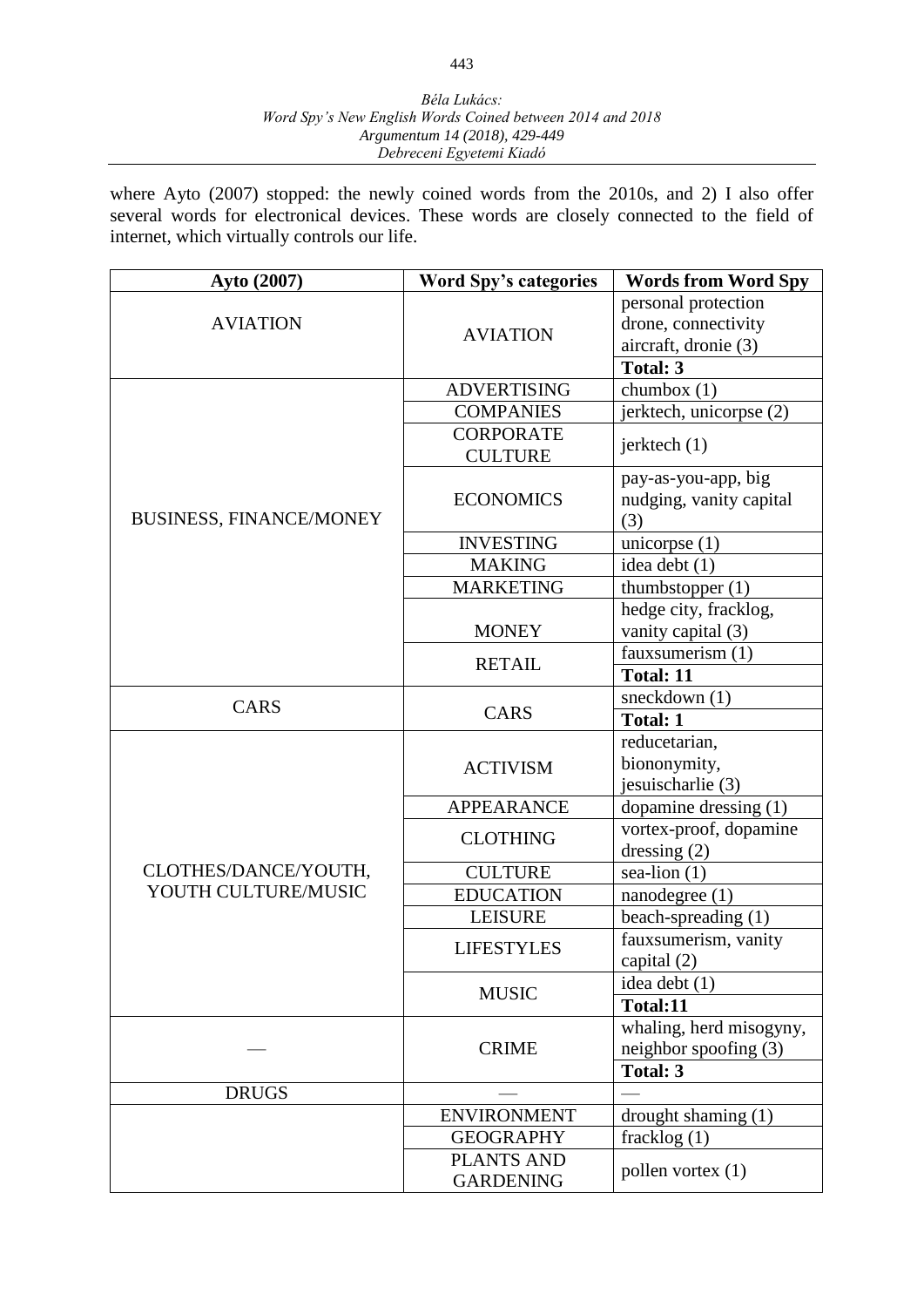| <b>ENVIRONMENT</b>                  | <b>TRAVEL AND</b><br><b>TOURISM</b>  | silent traveler, uni-moon,<br>ghost hotel, begpacker<br>(4)                                                         |
|-------------------------------------|--------------------------------------|---------------------------------------------------------------------------------------------------------------------|
|                                     | <b>WEATHER</b>                       | sneckdown, vortex-proof,<br>pollen vortex (3)<br><b>Total: 9</b>                                                    |
| FILM, FILM/ENTERTAINMENT            |                                      | dronie, legacyquel (2)                                                                                              |
|                                     | <b>FILM</b>                          | Total: 2                                                                                                            |
|                                     | <b>COMPUTERS</b>                     | hearable $(1)$                                                                                                      |
|                                     | <b>DATA</b>                          | track-a-holism, nearable,<br>datakinesis, big nudging<br>(4)                                                        |
|                                     | <b>DEVICES</b>                       | silent traveler, track-a-<br>holism, narcisstick,<br>infinity machine,<br>hearable, nearable,<br>thumbstopper $(7)$ |
| <b>INTERNET AND OTHER</b>           | <b>EMAIL</b>                         | whaling $(1)$                                                                                                       |
| <b>ELECTRONIC</b><br>COMMUNICATION, | <b>HARDWARE</b>                      | hearable, nearable (2)                                                                                              |
| <b>COMPUTERS</b>                    | <b>HASHTAG</b>                       | sneckdown, dronie,<br>jerktech, jesuischarlie (4)                                                                   |
|                                     | <b>INTERNET</b>                      | connectivity aircraft,<br>whaling, chumbox $(3)$                                                                    |
|                                     | <b>NETWORKING</b>                    | connectivity aircraft (1)                                                                                           |
|                                     | <b>PRIVACY</b>                       | biononymity $(1)$                                                                                                   |
|                                     | PROGRAMMING AND<br><b>SOFTWARE</b>   | datakinesis, pay-as-you-<br>app, jerktech (3)                                                                       |
|                                     | <b>SOCIAL</b><br><b>NETWORKING</b>   | drought shaming, dronie,<br>thumbstopper,<br>jesuischarlie (4)                                                      |
|                                     | <b>SECURITY</b>                      | personal protection<br>drone, datakinesis,<br>whaling $(3)$                                                         |
|                                     | <b>SPAM</b>                          | whaling $(1)$                                                                                                       |
|                                     | <b>SURVEILLANCE</b>                  | biononymity (1)                                                                                                     |
|                                     |                                      | Total: 20                                                                                                           |
|                                     | <b>BOOKS AND</b><br><b>MAGAZINES</b> | check box fiction $(1)$                                                                                             |
|                                     | <b>CELL PHONES</b>                   | silent traveler, infinity<br>machine, pay-as-you-                                                                   |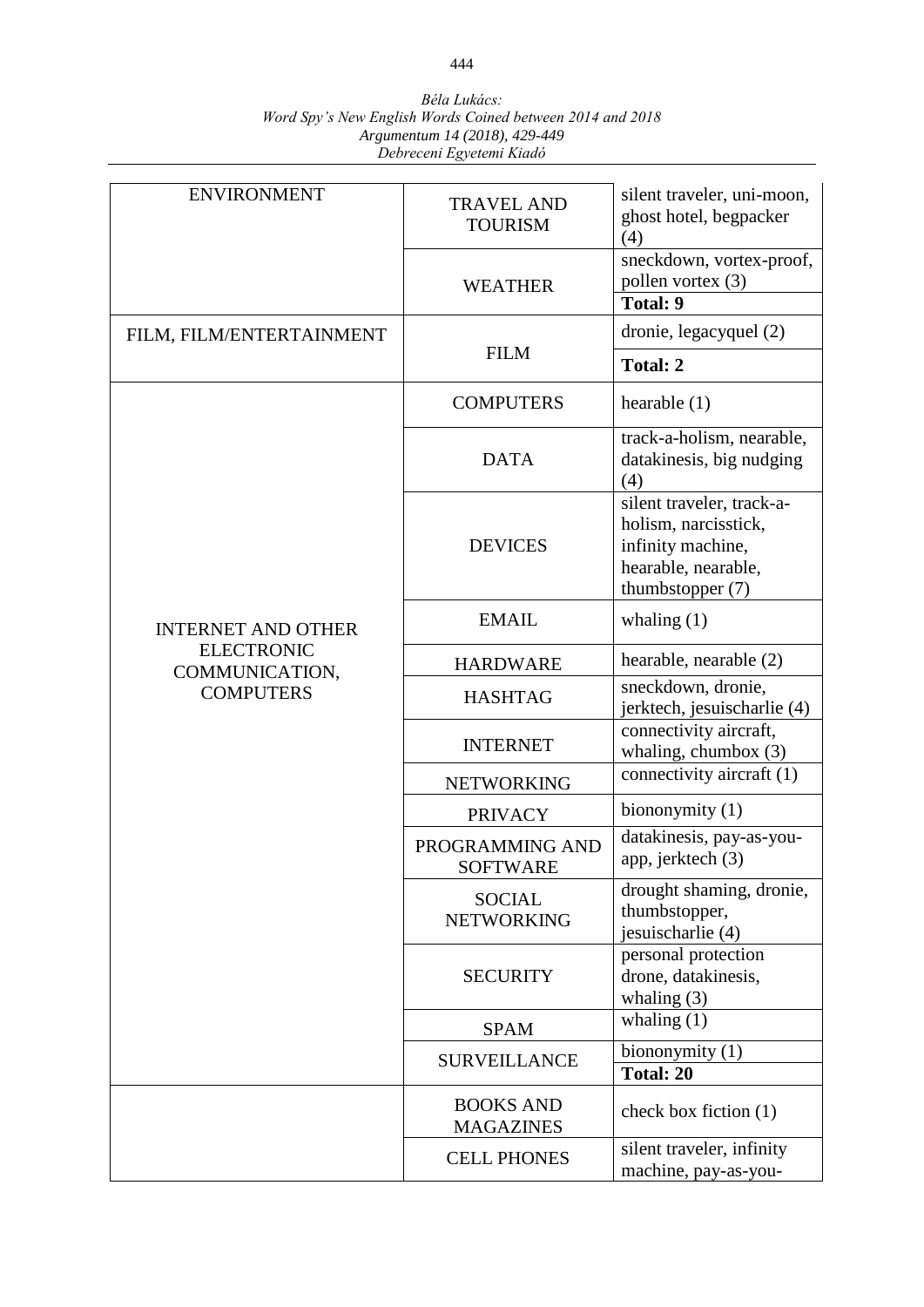| MEDIA, RADIO           |                                         | app, thumbstopper,<br>neighbor spoofing (5)                                                                                        |
|------------------------|-----------------------------------------|------------------------------------------------------------------------------------------------------------------------------------|
|                        | <b>PHOTOGRAPHY</b>                      | narcisstick, dronie (2)                                                                                                            |
|                        | <b>TELEPHONES</b>                       | neighbor spoofing $(1)$                                                                                                            |
|                        | <b>WRITING</b>                          | check box fiction, idea<br>debt(2)                                                                                                 |
|                        |                                         | Total: 8                                                                                                                           |
| POLITICAL CORRECTNESS, | <b>GOVERNMENT</b>                       | big nudging (1)                                                                                                                    |
| <b>POLITICS</b>        | <b>RACE</b>                             | check box fiction (1)<br><b>Total: 2</b>                                                                                           |
|                        | <b>ANGER AND</b><br><b>ANXIETY</b>      | drought shaming $(1)$                                                                                                              |
| <b>PSYCHOLOGY</b>      | <b>PSYCHOLOGY</b>                       | track-a-holism,<br>ebolaphobia,<br>thumbstopper, ebolanoia,<br>big nudging, idea debt,<br>dopamine dressing (7)<br><b>Total: 8</b> |
|                        | <b>ART AND DESIGN</b>                   | idea debt (1)                                                                                                                      |
|                        | <b>BIOLOGY</b>                          | pollen vortex,<br>biononymity (2)                                                                                                  |
| <b>SCIENCE</b>         | <b>SCIENCE</b>                          | IRB-laundering,<br>mathwash (2)                                                                                                    |
|                        | <b>TECHNOLOGY</b>                       | silent traveler, jerktech<br>(2)                                                                                                   |
|                        | <b>TIME</b>                             | Kipsang number (1)<br><b>Total: 8</b>                                                                                              |
| <b>SPACE</b>           |                                         |                                                                                                                                    |
|                        | <b>URBANISM</b>                         | sneckdown, hedge city,<br>subway desert (3)                                                                                        |
| <b>TRANSPORT</b>       | <b>OTHER</b><br><b>TRANSPORTATION</b>   | subway desert, tunnel fur<br>(2)<br><b>Total: 4</b>                                                                                |
|                        | <b>DISEASES AND</b><br><b>SYNDROMES</b> | track-a-holism, insomnia<br>identity, ebolaphobia,<br>ebolanoia (4)                                                                |
|                        | <b>FOOD AND DRINK</b>                   | egotarian, reducetarian<br>(2)                                                                                                     |
|                        | <b>HEALTH</b>                           | track-a-holism, super<br>flasher $(2)$                                                                                             |
|                        | <b>MEDICINE</b>                         | ebolaphobia, ebolanoia,<br>super flasher (3)                                                                                       |
|                        | <b>RUNNING</b>                          | Kipsang number (1)                                                                                                                 |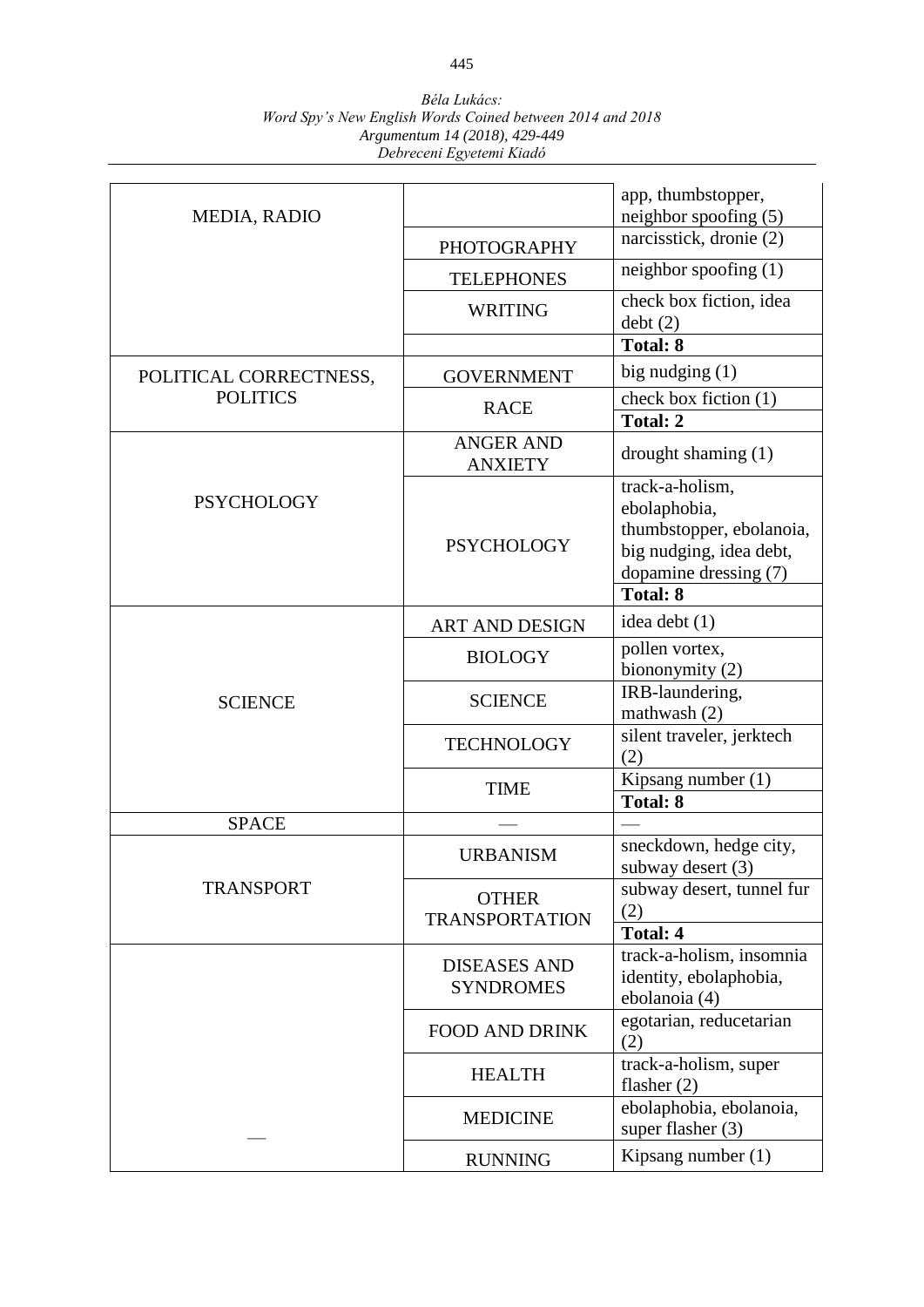| Béla Lukács:                                              |
|-----------------------------------------------------------|
| Word Spy's New English Words Coined between 2014 and 2018 |
| Argumentum 14 (2018), 429-449                             |
| Debreceni Egyetemi Kiadó                                  |

|                                                                                                 | <b>SLEEPING</b>                             | insomnia identity (1)                                                  |
|-------------------------------------------------------------------------------------------------|---------------------------------------------|------------------------------------------------------------------------|
|                                                                                                 | <b>SPORTS AND</b><br><b>RECREATION</b>      | Kipsang number $(1)$                                                   |
|                                                                                                 | <b>WALKING</b>                              | sneckdown $(1)$                                                        |
|                                                                                                 |                                             | Total: 9                                                               |
| WAR, WAR/BUILD-UP TO WAR,<br>NUCLEAR POWER, POST-WAR<br>SOCIETY/INTERNATIONAL<br><b>AFFAIRS</b> |                                             |                                                                        |
|                                                                                                 | <b>AGING AND DEATH</b>                      | hedge city, super flasher<br>(2)                                       |
|                                                                                                 | <b>HOUSING</b>                              | shadow flipping, ghost<br>hotel $(2)$                                  |
|                                                                                                 | <b>MARRIAGE AND</b><br><b>RELATIONSHIPS</b> | uni-moon, benching,<br>kitten fishing $(3)$                            |
|                                                                                                 | <b>MEN AND WOMEN</b>                        | check box fiction, herd<br>misogyny, super flasher,<br>dudefussing (4) |
|                                                                                                 | <b>PEOPLE</b>                               | silent traveler,<br>reducetarian, begpacker<br>(3)                     |
|                                                                                                 | PREGNANCY AND                               | breastsleeping $(1)$                                                   |
|                                                                                                 | <b>PARENTING</b>                            | <b>Total: 14</b>                                                       |

*Table 9. A comparison of Ayto's (2007) and Word Spy's categories*

Before discussing Table 9, I must draw attention to Table 10, which shows five categories from Word Spy: INSULTS, BUZZWORDS, EUPHEMISMS, IDIOMS, and VERBED NOUNS. We must not include them in Table 9, because these categories can be assigned to any conceptual field depending on the meaning of the words or expressions that are euphemisms, buzzwords, idioms or verbed nouns. Therefore, including them into Table 9 would be misleading for the following reasons as well:

- INSULTS refers to the words' pragmatic function, not their meanings;
- BUZZWORDS and EUPHEMISMS refer to the words' stylistic feature, not their meanings;
- IDIOMS is a descriptive term based on the difference between the literal and figurative meanings, but not on the conceptual field of the figurative meaning;
- VERBED NOUNS do not refer to a lexical or conceptual field such as the others.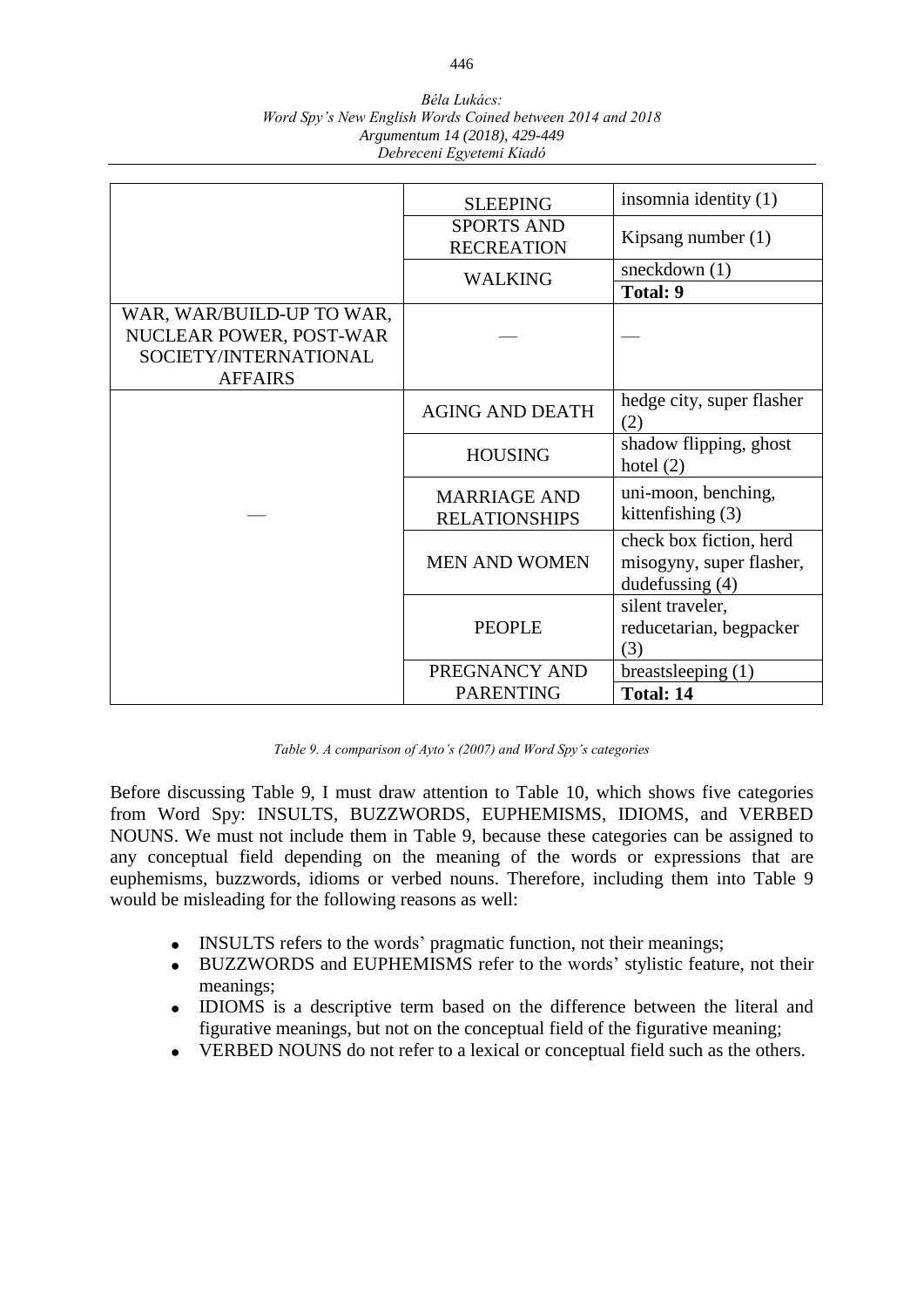| <b>INSULTS</b>      | infinity machine, jerktech, chumbox, sea-lion, herd<br>misogyny, dudefussing, mathwash, begpacker, (8) |  |
|---------------------|--------------------------------------------------------------------------------------------------------|--|
| <b>BUZZWORDS</b>    | faux sumerism, unicorpse (2)                                                                           |  |
| <b>EUPHEMISMS</b>   | tunnel fur $(1)$                                                                                       |  |
| <b>IDIOMS</b>       | jesuischarlie, greyball (2)                                                                            |  |
| <b>VERBED NOUNS</b> | sea-lion, benching $(2)$                                                                               |  |

*Table 10. Word Spy's five categories not included in Table 9*

According to Table 9, the most numerous set of conceptual contents is INTERNET AND OTHER ELECTRONIC COMMUNICATION, COMPUTERS (Ayto 2007) with 20 neologisms, these are categorised into COMPUTERS, DATA, DEVICES, EMAIL, HARDWARE, HASHTAG, INTERNET, NETWORKING, PRIVACY, PROGRAMMING AND SOFTWARE, SOCIAL NETWORKING, SECURITY, SPAM, SURVEILLANCE (Word Spy). The second most numerous set of categories has 14 neologisms, this set is the result of the conflating of Word Spy's categories: AGING AND DEATH, HOUSING, MARRIAGE AND RELATIONSHIPS, MEN AND WOMEN, PEOPLE, PREGNANCY AND PARENTING. Oddly enough, none of Ayto's (2007) categories fits into this big set of neologisms. The third place is shared by two conflated sets of Ayto's (2007) categories, each having 11 neologisms. The first set includes BUSINESS, FINANCE/MONEY (Ayto 2007), and ADVERTISING, COMPANIES, CORPORATE CULTURE, ECONOMICS, INVESTING, MAKING, MARKETING, MONEY, RETAIL (Word Spy); in the second, we can see Ayto's (2007) CLOTHES/DANCE/YOUTH, YOUTH CULTURE/MUSIC, and Word Spy's ACTIVISM, APPEARANCE, CLOTHING, CULTURE, EDUCATION, LEISURE, LIFESTYLES, MUSIC. These four large sets bring forth the potential of high numbers of new words, as these generic fields include more specific ones.

We can see that the most productive fields were those fields that are closely related to electronic communication and everyday life (e.g. social relations, clothing, and financial issues). As I mentioned above, the similarity between Ayto's (2007) findings and these results are remarkable especially in large sets like INTERNET AND OTHER ELECTRONIC COMMUNICATION, COMPUTERS (Ayto 2007) with 20 words, and BUSINESS, FINANCE/MONEY (Ayto 2007) with 11 words.

As we can see, there are several empty boxes in Table 9. This is due 1) to these categories' grouping I offer in Table 9: other ways of their grouping might have resulted in fewer empty boxes, and 2) to categories referring to different historical periods, and to sometimes utterly different meanings, e.g. Ayto's (2007) WAR, NUCLEAR POWER, etc. According to my grouping, Ayto's (2007) following categories have no corresponding categories on Word Spy: DRUGS, POLITICAL CORRECTNESS, SPACE, WAR, WAR/BUILD-UP TO WAR, NUCLEAR POWER, POST-WAR SOCIETY/INTERNATIONAL AFFAIRS. These categories refer mainly to the Cold War era.

Similarly, the following Word Spy categories (24 words altogether) have no corresponding categories in Ayto's (2007) table: CRIME, DISEASES AND SYNDROMES, FOOD AND DRINK, HEALTH, MEDICINE, RUNNING, SLEEPING, SPORTS AND RECREATION, WALKING; AGING AND DEATH, HOUSING, MARRIAGE AND RELATIONSHIPS,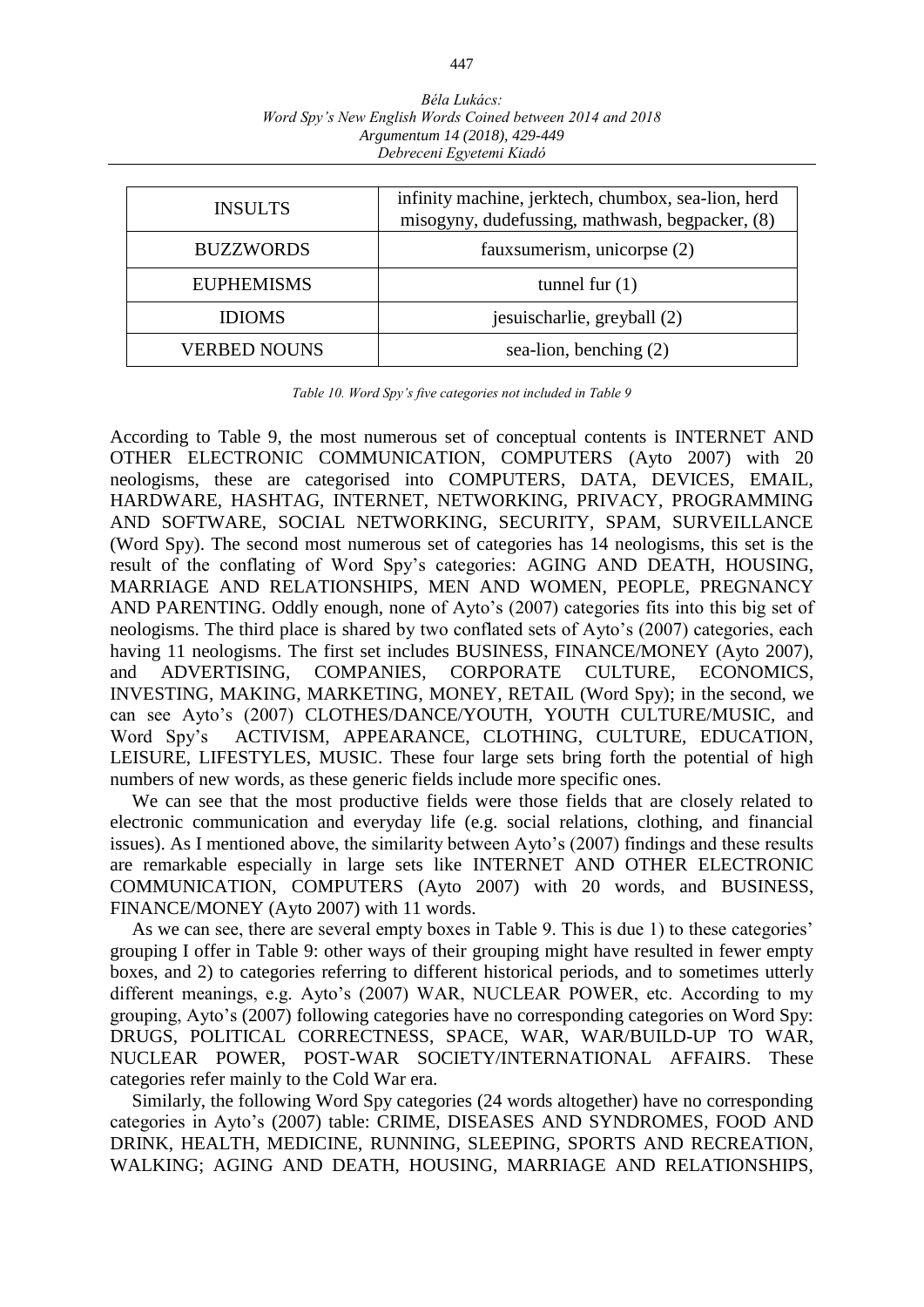MEN AND WOMEN, PEOPLE, PREGNANCY AND PARENTING. Apart from CRIME, the first list includes health-related categories; the second shows categories referring to issues of everyday life, and imply correlation with the late  $20<sup>th</sup>$  and early  $21<sup>st</sup>$  centuries.

## **Conclusion**

 $\overline{a}$ 

To sum up, my search addressing almost five years' set of newly uploaded words on Word Spy has explored the origin, formation and various distributions of these words. My analysis has revealed the following results:

- 1) During my search, I found 56 new words on Word Spy, but that does not mean at all that this is the total number of newly coined words. In addition, parts of speech, word formation, and the first attestations were also provided in Section 1.
- 2) Section 2 reveals that the most numerous group was the noun during my search. In my opinion, language users wanted to name new phenomena which mainly fit the category of nouns (c*f* Ayto [2007: 1]).
- 3) Preparing a frequency list of the types of word formation (Tables 6 and 7), which was the issue in Section 3, revealed that compounding was the most frequent type of word formation<sup>11</sup>. Bauer's (1994) Figure 1, and Tables 6 and 7 show that compounding is a widespread word formation process. Bauer's (1994) data revealed that the most frequent formation type was derivation, and compounds had only the second highest number, and other types of word formation were the most frequent ones. Figure 1 shows that blending had the second lowest frequency, and this implies that it was quite infrequent between 1880 and 1982 according to Bauer (1994). My observations remarkably differ from those of Bauer (1994): Table 6 shows that derivation comes in third place, blending is the second most frequent type of word formation, and compounding is the most frequent one. Regarding recent times, we may see a significant rise in the use of blending.
- 4) The analysis of the conceptual contents revealed that, generally, those fields yield the most new words that are related to electronic communication, internet, especially information technology, devices, internet, and issues of daily routine. Ayto's (2007) table, see Figure 2, also supports the results seen in Tables 8 and 9.

In addition to the previous points, my case study reveals how complex and multifaceted word formation, word-coining, language users' resourcefulness and their ceaseless need for new expressions are. After having completed these four tasks, I can describe these phenomena in a more detailed way.

<sup>11</sup> Minya has come to a similar conclusion regarding Hungarian*: "A leggyakoribb szóalkotási mód a szóösszetétel, azon belül a jelentéssűrítő összetétel"* (the most frequent method of word creation is compounding, namely the one whose meaning can be parapharsed with a phrase), (Minya 2009) [translation mine].